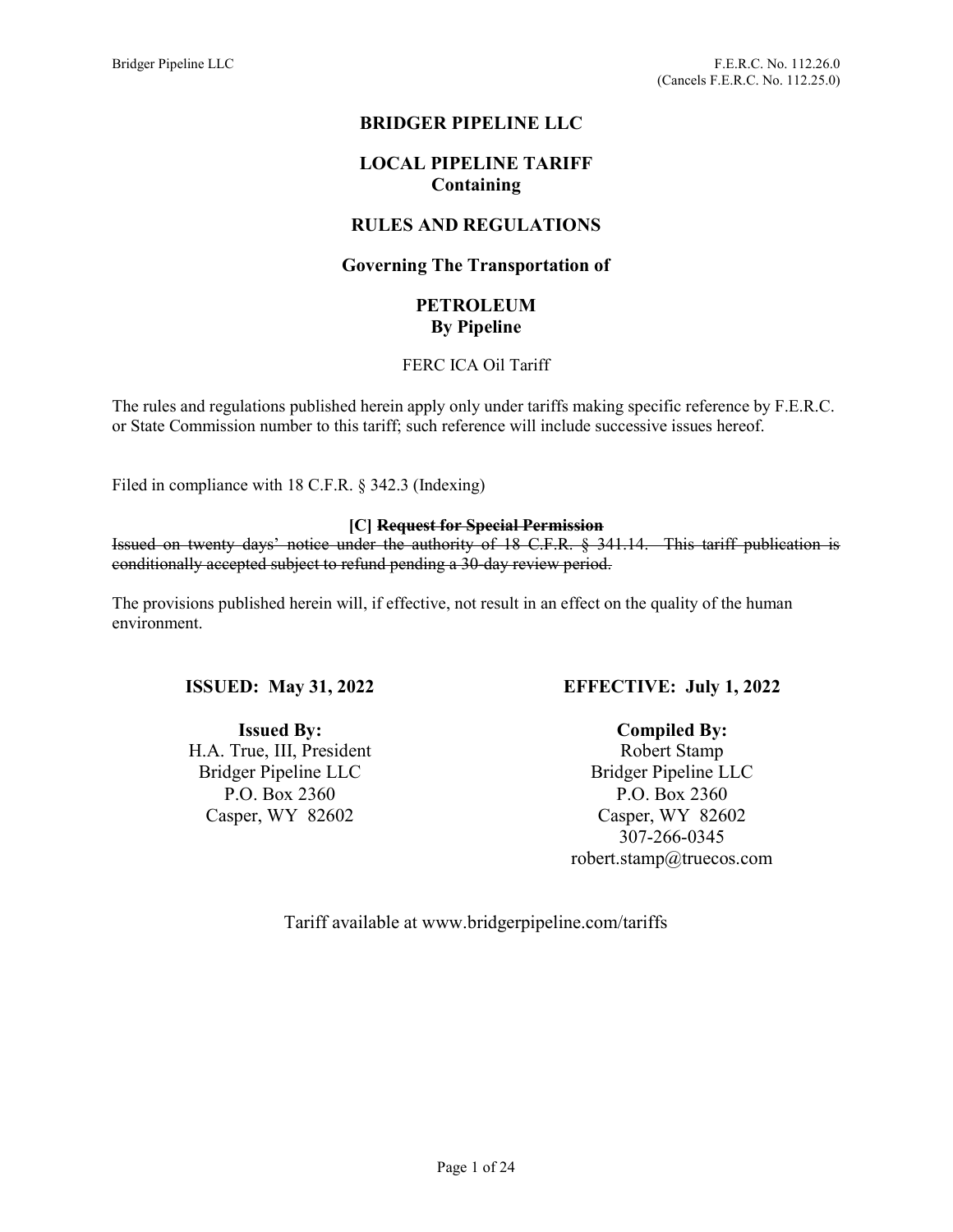# **Table of Contents**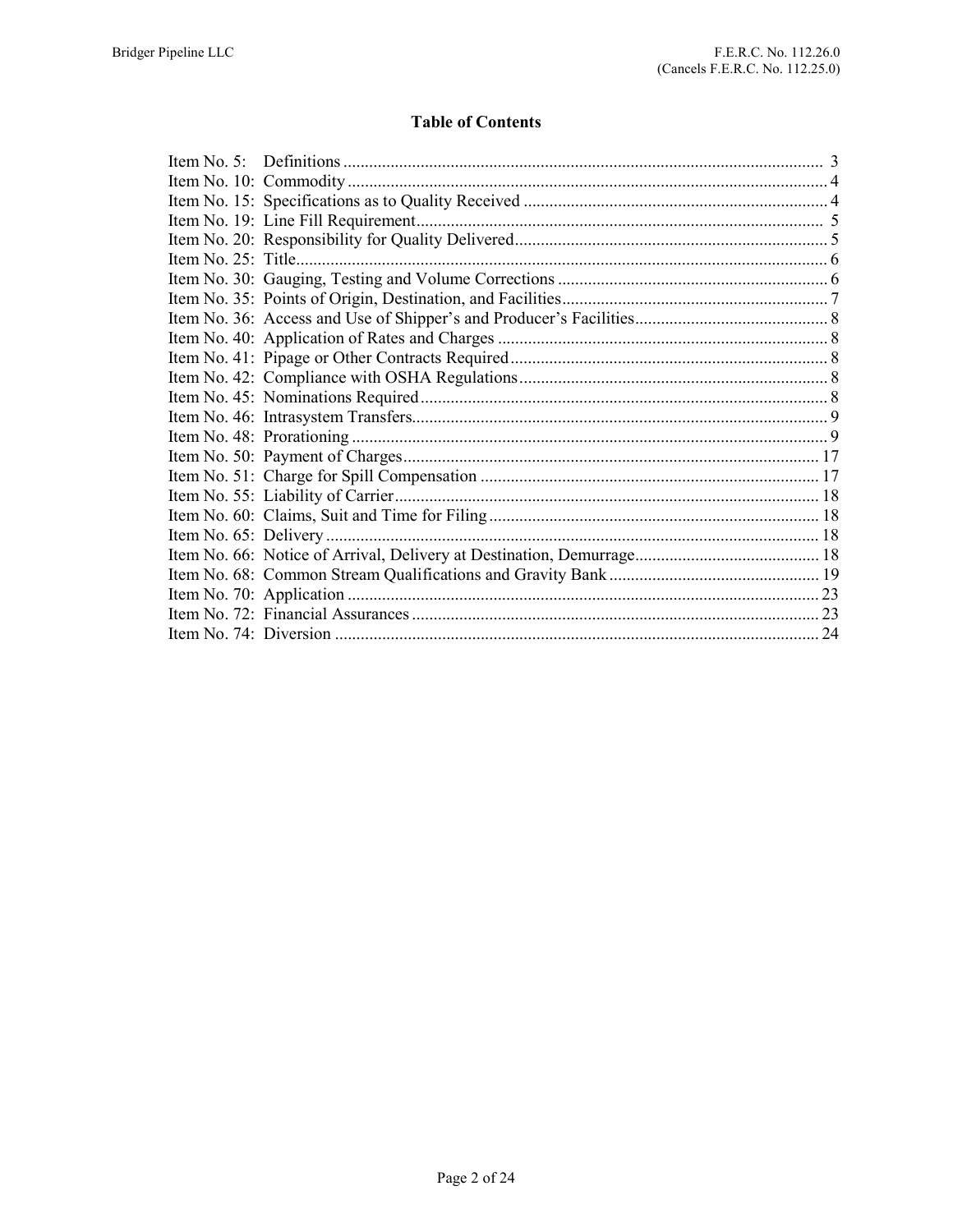### GENERAL APPLICATION

 Rules and regulations published herein apply only under tariffs which make specific reference by F.E.R.C. number or State Commission number to this circular; such reference will include supplements hereto and successive issues hereof.

 Petroleum will be transported through Carrier's facilities only as provided in this rules and regulations circular, except that specific rules and regulations published in individual tariffs will take precedence over rules and regulations published herein.

### RULES AND REGULATIONS

### Item No. 5 Definitions

"A.P.I." as herein used means American Petroleum Institute.

"Barrel" as herein used means forty-two (42) United States gallons at sixty degrees (60°) Fahrenheit.

"Carrier" as herein used means Bridger Pipeline LLC.

"Consignee" as herein used means the party to whom a Shipper has ordered delivery of Petroleum.

"Early Expansion Capacity" has the meaning set forth in subpart (a)(3) of Item No. 48 of this tariff.

"Existing Capacity" as herein used means the capacity on Carrier's system that existed prior to the addition of the Expansion Capacity.

"Existing Capacity Prorationing Procedures" as herein used means the prorationing procedures set forth in subpart (b) of Item No. 48 of this tariff.

"Expansion Capacity" as herein used means the capacity added or to be added to Carrier's system as a result of an Expansion Project.

"Expansion Capacity Prorationing Procedures" has the meaning set forth in subpart (a)(3) of Item No. 48 of this tariff

"Expansion Project(s)" as herein used means those expansion, refurbishment, reversal, and construction projects and changes in product service for which Carrier held open seasons seeking volume commitments.

"Expansion Project In-Service Date" has the meaning set forth in subpart  $(a)(3)$  of Item No. 48 of this tariff.

"Financial Assurances" as herein used means the Financial Assurances provided by Shippers and accepted by Carrier in accordance with Item No. 72 herein.

"Force Majeure" – an event which is unforeseen, and beyond the control of Shipper or Carrier, as applicable, that prevents Shipper from being able to tender Barrels for transportation on Carrier's system equal to its allocation pursuant to Item No. 48 or prevents Carrier from being able to accept Barrels from Shipper equal to Shipper's allocation pursuant to Item No. 48. Examples of Force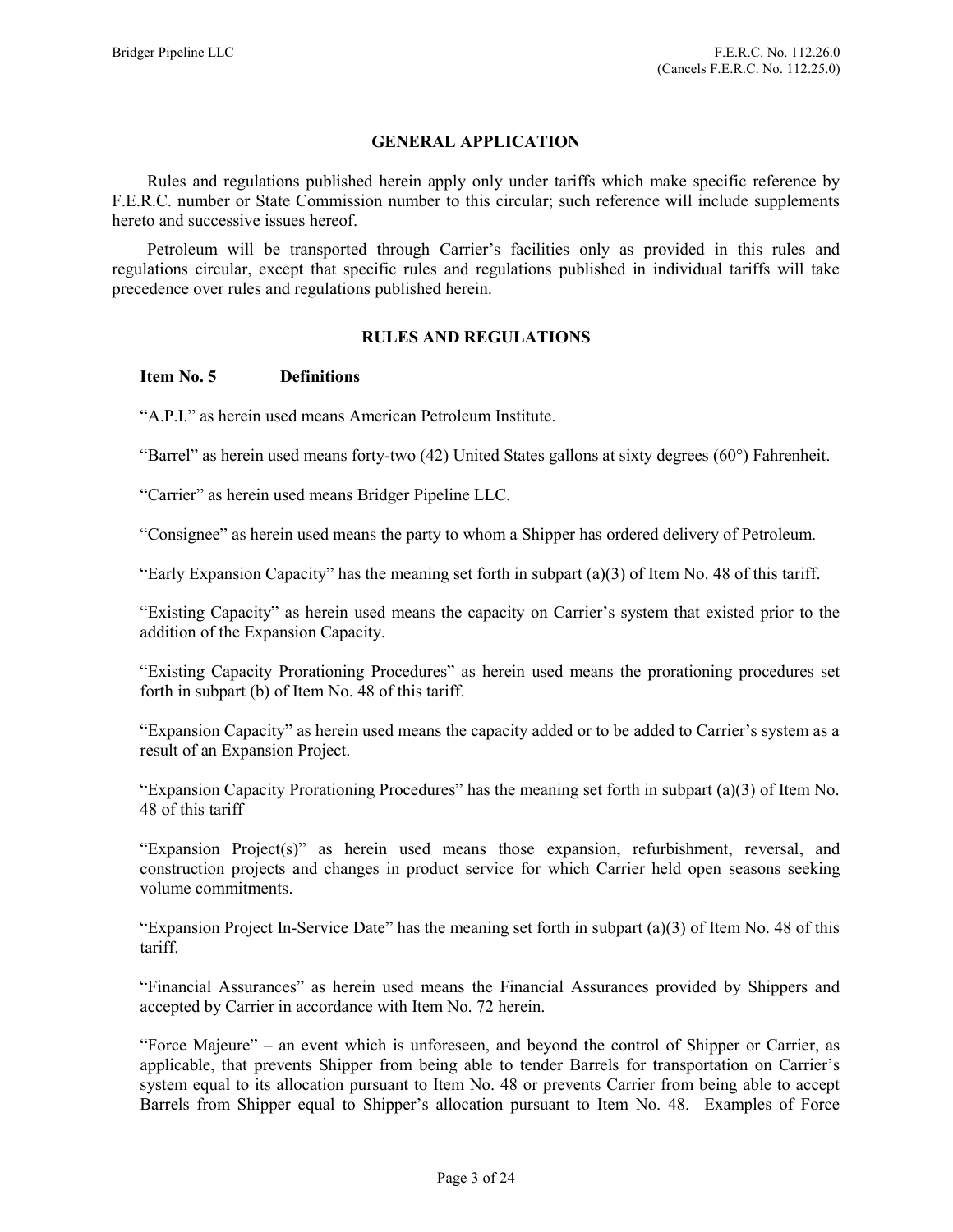Majeure events include, but are not limited to, earthquakes, floods; landslides; riots; sabotage; acts of public enemies; war; blockades; insurrections; epidemics; an act by any governmental authority claiming jurisdiction to curtail such delivery, inability of Carrier to accept all of Shipper's Barrels equal to its allocation pursuant to Item No. 48; fire; explosion; breakdown or failure of pipe or equipment; absence of sufficient electric power. Shipper's lack of funds; state-imposed frost laws; election to go to a different market; rejection of non-conforming petroleum, by way of examples, do not constitute events of Force Majeure.

"Petroleum" as herein used means: (1) any crude petroleum adapted for refining or fuel purposes which by A.S.T.M. (American Society for Testing Materials) methods substantially distills below seven hundred degrees (700°) Fahrenheit; or (2) any petroleum product which by A.S.T.M. methods substantially distills below four hundred degrees (400°) Fahrenheit.

"Shipper" as herein used means the party who contracts with Carrier for the transportation of Petroleum subject to and in accordance with these rules and regulations subject to the rate provided in the applicable tariff.

"Nomination," "Nominate," or "Nominated" as herein used means an offer (in a form and context specified by Carrier) made by a Shipper to Carrier of a quantity of Petroleum for transportation from [a] specified origin[s] to [a] specified destination point[s] in accordance with these rules and regulations.

"Nomination Deadline" as used herein means the date by which a shipper wishing to ship on Carrier's system must submit a Nomination to Carrier. The Nomination Deadline will occur in the month preceding the month of transportation.

"Transferor" as herein used means the party who or which requests Carrier to recognize and record a change in ownership of Petroleum from his or its account to a designated transferee's account.

"Vapor Pressure" means the pressure above the surface of a liquid relative to zero pressure (absolute), also called true vapor pressure, as determined by ASTM D6377, which is the current version of the standard test method for determination of vapor pressure of crude oil: VPCRx (Expansion Method).

## Item No. 10 Commodity

Carrier will transport Petroleum as defined in Item No. 5 and that meets the quality specifications set forth in Item No. 15, exclusively and will not accept any other commodity for transportation.

#### Item No. 15 Specifications as to Quality Received

Carrier reserves the right to reject any individual tender of Petroleum that does not meet the conditions set forth below. Each Shipper shall Nominate and tender for transportation only good and merchantable Petroleum. Petroleum Nominated and tendered for transportation shall (1) have an A.P.I. gravity of greater than fifteen degrees (15°) but less than 54.9 degrees (54.9°), provided that Carrier may, in its sole discretion, accept Petroleum with a higher A.P.I gravity if operating conditions permit (2) contain not more than one half of one percent  $(1/2 \text{ of } 1\%)$  of basic sediment, water and other impurities, no more than two tenths of one percent (.2%) of which is water (3) have a temperature of one hundred twenty (120) degrees Fahrenheit or less; (4) have gravity, viscosity and other characteristics are such that it will be readily susceptible of transportation through Carrier's existing facilities; and (5) not materially affect the quality of other shipments or cause disadvantage to other Shippers and/or Carrier. Shipper or its Consignee must also be in compliance with laws, rules and regulations applicable to the shipment of Petroleum on Carrier's facilities and made by government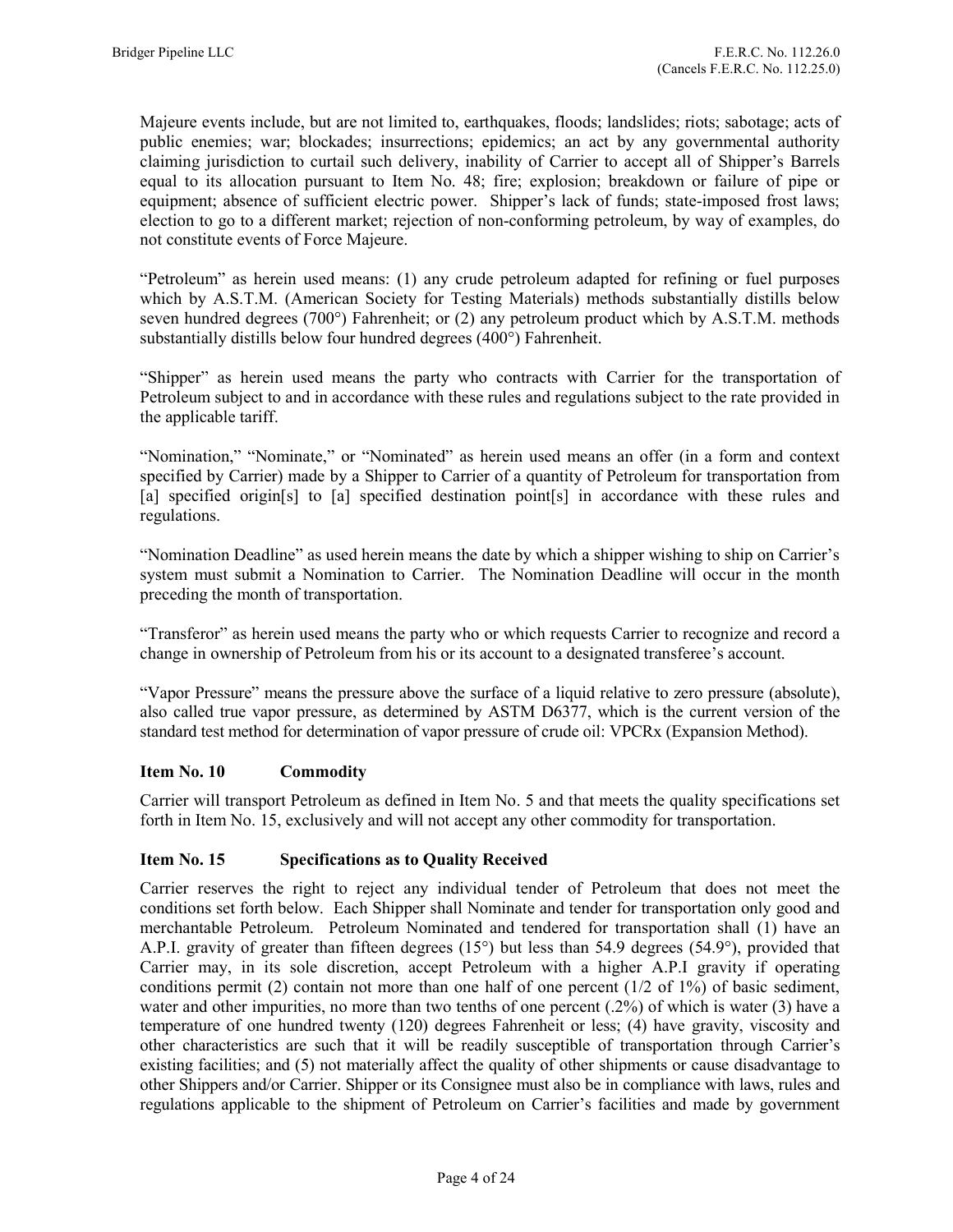authorities or agencies with valid jurisdiction over such shipments or Carrier's facilities. In addition to the above requirements, Carrier may require Shippers to meet the quality specifications of connecting facilities if the applicable connecting facility's quality specifications differ from or are more stringent than those specified herein.

Carrier may, from time to time, undertake to transport other or additional grades of Petroleum (as such other or additional grades of Petroleum shall be specified in the applicable tariff) and if, in the opinion of Carrier, sufficient quantities are not Nominated or facilities are not available to justify continued transportation of other or additional grades, Carrier may, after giving reasonable notice to Shippers who may be affected, cease transporting particular grades of Petroleum.

(a) The presence of contaminants in Petroleum, including but not limited to chemicals such as chlorinated and/or oxygenated hydrocarbons, arsenic, lead and/or other metals, shall be reason for Carrier to reject any Petroleum, and Carrier will not knowingly accept contaminated Petroleum. If, upon investigation, Carrier determines that a Shipper has delivered to Carrier's facilities contaminated Petroleum, such Shipper will be excluded from further entry into applicable segments of the pipeline system until such time as the quality specifications are met to the satisfaction of Carrier. Further, Carrier reserves the right to dispose of any contaminated Petroleum blocking its pipeline system. Disposal thereof, if necessary, may be made in any reasonable commercial manner, and any liability associated with the contamination or disposal of any Petroleum shall be borne by the Shipper introducing the contaminated Petroleum into Carrier's system. Such Shipper shall also be liable for any and all direct and consequential damages resulting therefrom and such Shipper shall save Carrier harmless from any and all claims, suits, costs, expenses, and/or judgments, arising from, directly or indirectly, the presence of contaminated Petroleum.

(b) Carrier reserves the right to reject any Petroleum received or offered for transportation that exceeds a Vapor Pressure of 13.7 pounds per square inch absolute at all receipt points into Carrier's system. Carrier shall exercise this discretion in a manner that is not unduly discriminatory or unduly preferential.

(c) Carrier reserves the right to reject any Petroleum received or offered for transportation that exceeds 0.2% sulfur content by weight at the Patterson Station receipt point located in Stark County, North Dakota.

(d) Carrier reserves the right to reject any Petroleum received or offered for transportation that exceeds 10 ppm hydrogen sulfide (H2S) at the Patterson Station receipt point located in Stark County, North Dakota using ASTM D5705-12 methodology.

# Item No. 19 Line Fill Requirement

Carrier will require each Shipper to supply a pro rata share of Petroleum for line fill necessary for the efficient operation of Carrier's system.

Such line fill Petroleum may be withdrawn from Carrier's system only after ninety (90) days and subsequent to: (1) Shipper having ceased tendering shipments and notified Carrier in writing that it would no longer tender shipments to Carrier; (2) Shipper balances having been reconciled between Shipper and Carrier; and (3) Shipper having paid Carrier for all services.

## Item No. 20 Responsibility for Quality Delivered

Carrier shall not be liable for changes in gravity, quality or characteristics which may occur from commingling or intermixing Shipper's Petroleum with other Petroleum in the same common stream while in transit. Subject to the foregoing, Carrier will use its best efforts to deliver Petroleum to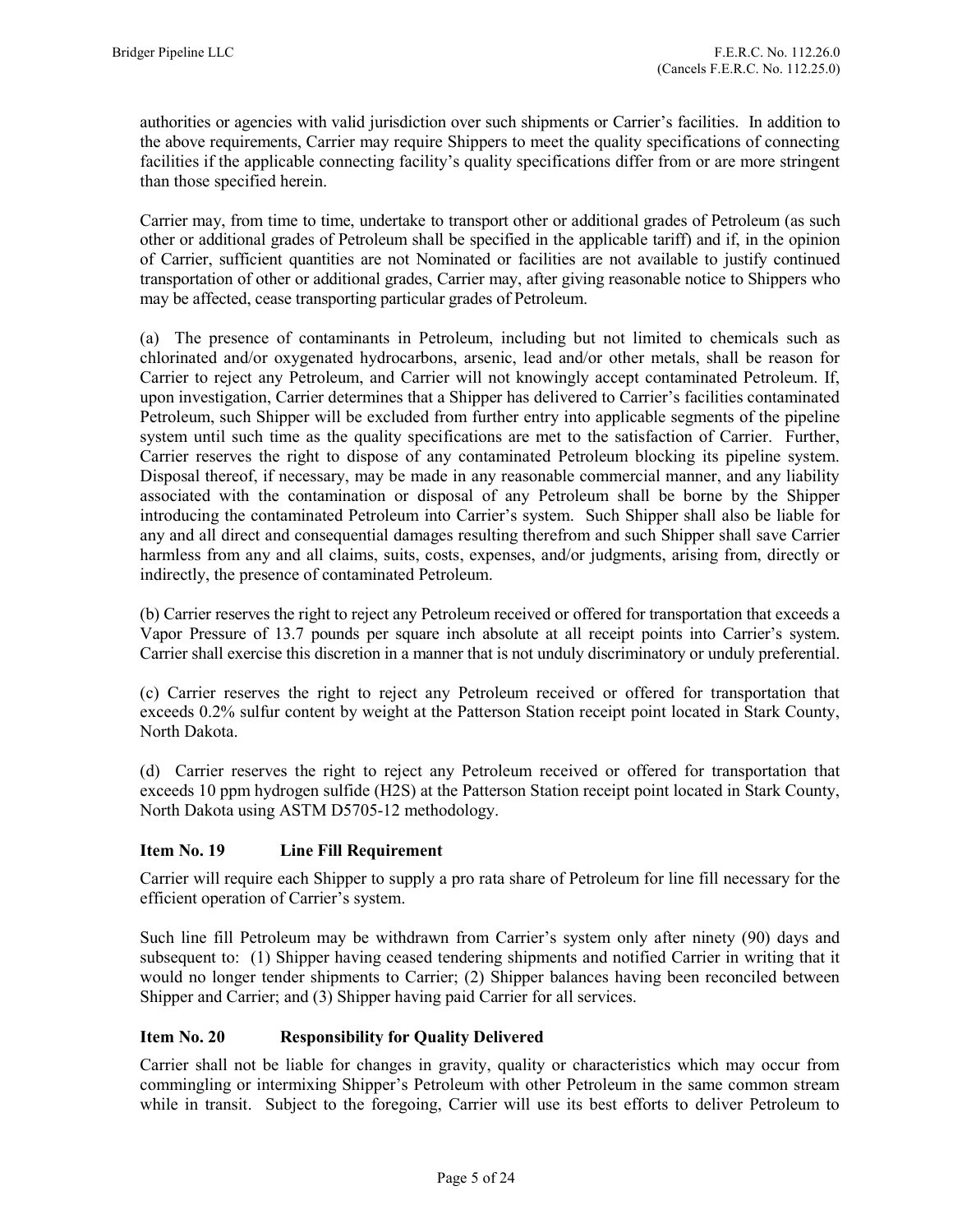Shipper at the designated destination point that is of a type equivalent to that accepted from Shipper; however, Carrier shall be under no obligation to make delivery of the identical Petroleum received from Shipper at the applicable origin point but rather may make delivery out of the common stream.

Carrier shall have no responsibility in, nor for, any revaluations or settlements which may be deemed appropriate by Shippers and/or Consignees because of mixing or intermingling of Petroleum shipments between the receipt and delivery of such shipments by Carrier, other than furnishing volume and gravity data on the Petroleum received and delivered.

# Item No. 25 Title

Shipper shall not tender and Carrier will not accept any Petroleum for transportation, the title to which is in litigation or as to which a dispute of title exists or which is encumbered by any lien (except for the lien created in favor of Carrier pursuant to Item No. 50), and Carrier may require Shipper to provide satisfactory evidence of Shipper's perfect and unencumbered title or sufficient indemnity to protect Carrier against any loss whatsoever from having transported and/or delivered Petroleum, title to which is or may be in dispute. By Nominating and/or tendering Petroleum, Shipper warrants and guarantees that Shipper has perfect and unencumbered title thereto and agrees to hold Carrier harmless for any and all loss, cost, liability, damage and/or expense which may in any manner arise or grow out of Shipper's breach of warranty or representation with respect to any shipment tendered by Shipper and transported by Carrier. Acceptance for transportation shall not be deemed a representation by Carrier as to title.

Shipper shall also be liable to Carrier for property damage, including damage for loss of use of any facilities which may in any manner arise or grow out of Shipper's breach of warranty or representation with respect to any shipment tendered by Shipper and transported by Carrier.

## Item No. 30 Gauging, Testing and Volume Corrections

- (a) Petroleum transported hereunder shall be measured and tested by representatives of Carrier or by automatic equipment approved by Carrier. Quantities shall be determined by dynamic or static measurement methods in accordance with appropriate A.P.I. standards, latest revision, and adjusted to base (reference or standard) conditions. Corrections will be made for temperature from observed degrees Fahrenheit to 60 degrees Fahrenheit and for pressure to 14.696 psia. Deductions will be made for the full amount of basic sediment, water and other impurities as ascertained by centrifuge or other tests agreed upon.
- (b) As to Petroleum trucked into truck unloading facilities at any of Carrier's truck stations for shipment through Carrier's pipelines, each Shipper shall allow Carrier to run, and obtain the results of, an "indicator test" of one sample from a discrete quantity of Petroleum which Shipper desires Carrier to transport, and Carrier shall not accept such Petroleum unless Carrier's indicator test does not show the presence of chlorinated or oxygenated hydrocarbon contamination. Carrier may charge [U] Sixty Dollars (\$60.00) per test for each such test run by Carrier.

 If Carrier's indicator test shows the presence of said contamination, Carrier shall submit, via surface transportation, said sample to a professional testing laboratory experienced in testing for contaminants in Petroleum and acceptable to both Shipper and Carrier for definitive analysis, and if said laboratory finds any contaminants, then such Petroleum shall not be accepted by Carrier and Shipper shall be responsible for proper disposition of the contaminated Petroleum and Shipper shall pay Carrier all costs incurred in obtaining the analysis, plus an additional ten (10) percent thereof for Carrier's handling costs, but if said laboratory does not find contaminants in such sample Carrier shall bear such costs and accept the Petroleum for transportation.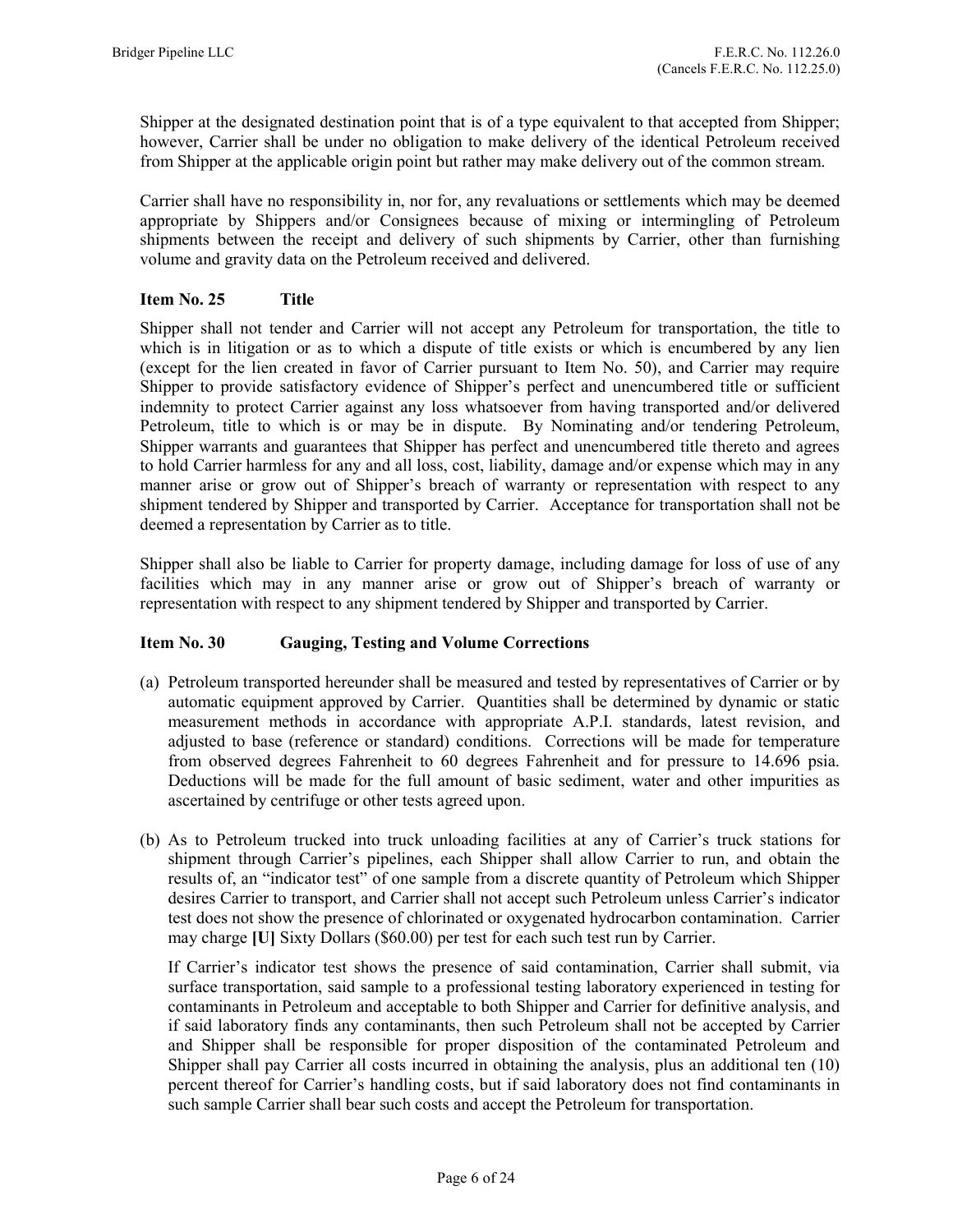Nothing in this Item No. 30(b) requires Carrier to run an indicator test prior to accepting any Petroleum; nor does it excuse any Shipper from complying with any requirement in any other Item in this tariff, or from liability for failing, in whole or in part, to comply therewith, whether or not an indicator test is run. Carrier does not hold itself out to be, and is not in the business of performing chemical analyses, and neither Carrier nor any employee thereof shall be liable for any claims, demands, losses, or damages suffered by any Shipper because of the running, or results of, any tests or analyses, except such as may arise from the willful negligence of, or acts in bad faith by, Carrier or any employee thereof.

- (c) When, in Carrier's opinion, Shipper's, lease operator's, or connecting carrier's tanks are unsafe or unsuitable for use in custody transfer because of improper connections, high bottom accumulations of any extraneous matter, incrustations on the inside of tank walls, or any other conditions unacceptable to Carrier, Carrier may reject the use of such tank until the unacceptable conditions have been corrected.
- (d) From the net quantities so determined for acceptance, unless otherwise provided in the applicable rates tariff, a further deduction of two-tenths of one per cent (.2%) will be made to cover evaporation and loss during transportation, and the balance will be the net quantities deliverable, except that Barrels gathered on the Bell Creek Gathering System shall be further reduced by an additional two-tenths of one per cent (.2%), for a total of four-tenths of one per cent (.4%). An additional five per cent (5%) will be deducted from all indirect products received into the system to allow for inherent shrinkage and evaporation. In addition, any Petroleum having an A.P.I. gravity in excess of 54.9 degrees (54.9°) that Carrier agrees to accept for transportation on its system may be subject to an additional deduction to cover incremental evaporation and shrinkage associated with such higher-A.P.I. gravity Petroleum. To the extent Carrier elects to assess such additional deduction, Carrier shall submit a tariff filing that sets for such applicable deduction.

 In the case of unweathered Petroleum, Carrier may determine a further reduction factor to reflect the additional amount of shrinkage Carrier estimates will occur because of the lack of weathering.

The net quantities so determined for acceptance will be the net quantities deliverable.

## Item No. 35 Points of Origin, Destination, and Facilities

Carrier will receive Petroleum from Shippers only at established receiving points on its system. Petroleum will be received only from facilities provided or arranged for by Shipper at pressures and pumping rates required by Carrier. Carrier will determine and advise Shippers of the facilities to be provided at the point of a receipt to meet the operating conditions of Carrier's facilities at such point. Carrier will not accept Petroleum for transportation unless such facilities have been provided.

Carrier will deliver Petroleum to Shippers or their Consignees at established destination points on its system. Petroleum will be delivered only into facilities which are provided by or arranged for by Shipper or its Consignee at pressures and pumping rates required by Carrier. Carrier will determine and advise Shippers and Consignees of the size and capacity of facilities to be provided at point of delivery to meet the operating conditions of Carrier's facilities at such point. Carrier will not accept Petroleum for transportation unless such facilities have been provided.

Carrier has working tanks that are needed by Carrier to transport Petroleum but has no other tanks and, therefore, does not have facilities for rendering, nor does it offer, a storage service. Provisions for storage during transit in facilities furnished by Shipper at points on Carrier's system will be permitted to the extent authorized under individual tariffs.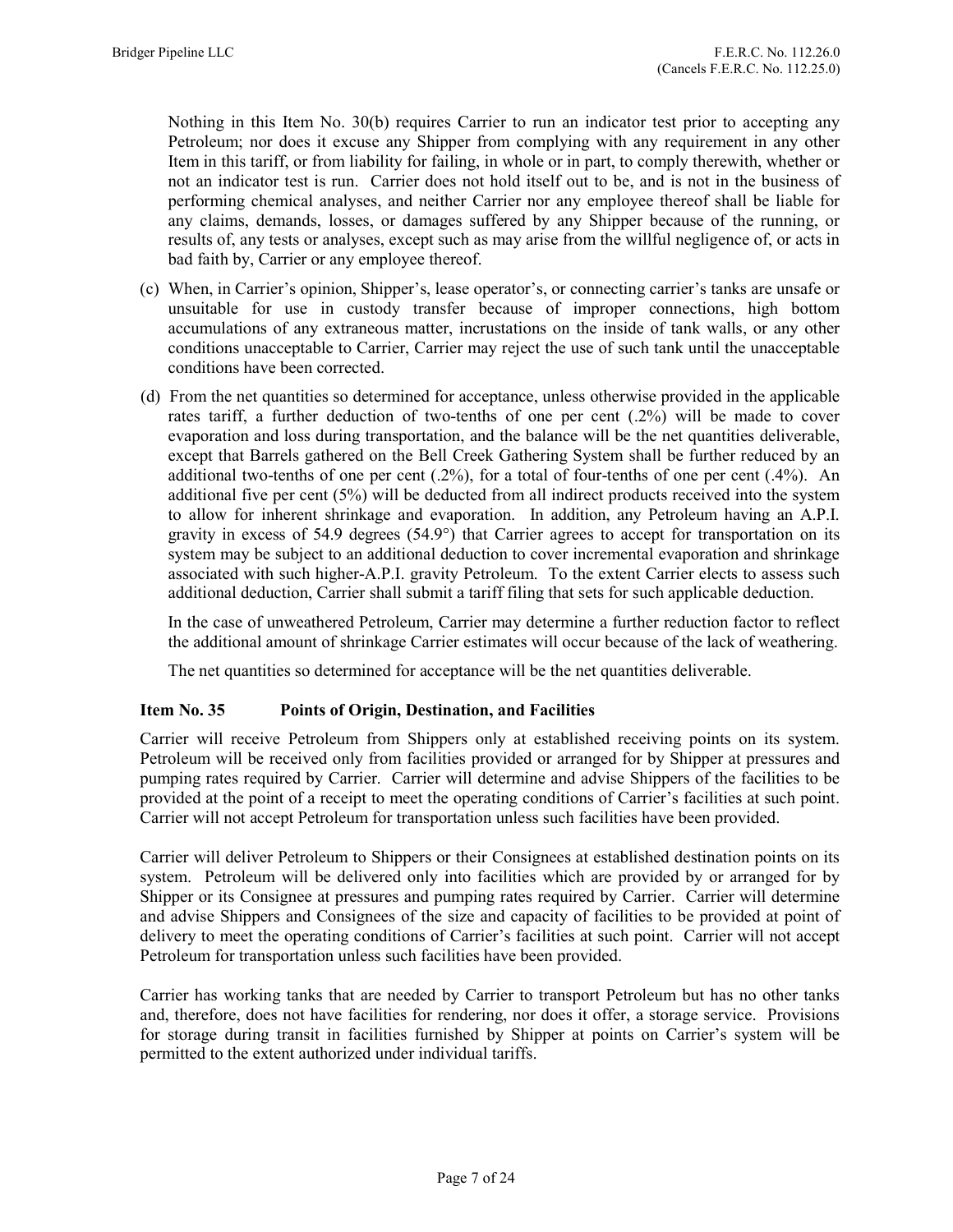# Item No. 36 Access and Use of Shipper's and Producer's Facilities

Carrier shall have the right to install, in suitable locations, and to operate and maintain, pipe lines, pumping equipment, other auxiliary pipe line equipment, and power service facilities upon and across surface lands held by Shipper or a producer in connection with Petroleum tendered for transportation under this tariff.

Carrier, by its representative, shall have the right to go upon the premises where Petroleum tendered for shipment is produced or stored, and shall have access to any metering installations or storage receptacles for the purpose of making examinations, inspections, measurements, or tests authorized by, or necessary to effectuate, these regulations.

Carrier shall be allowed full and free use of roads and airstrips built, owned or leased by Shipper or producer when, in Carrier's opinion, their use is required for access to, and the operation and maintenance of, Carriers pumping equipment and pipe line system. The Shipper or producer shall maintain such roads in a reasonable condition.

## Item No. 40 Application of Rates and Charges

Petroleum accepted for transportation shall be subject to the rates and charges in effect on the date of delivery of such Petroleum by Carrier. Transportation and all other lawful charges will be collected on the basis of the net quantities of Petroleum delivered, and said net quantities will be determined in the manner provided in Item No. 30.

## Item No. 41 Pipage or Other Contracts Required

Separate pipage and other contracts covering further details may be required by Carrier before any duty for transportation shall arise.

## Item No. 42 Compliance with OSHA Regulations

When OSHA regulations require the presence of a second Carrier employee at a site because of H2S levels, Shipper shall be assessed an additional fee of [I] 19.88 (\$0.1988) Cents per Barrel. This fee may be waived if Shipper provides a permanent alternative mechanism to comply with such rules that does not require the presence of a second Carrier employee. Any alternative must be approved and agreed to by Carrier.

## Item No. 45 Nominations Required

(a) Petroleum for shipment through lines of Carrier will be received only on a properly executed Nomination showing the point at which the Petroleum is to be received, point or points of delivery, Consignee, amount of Petroleum to be gathered and transported, and, following the Expansion Project In-Service Date, whether Shipper is seeking transportation on the Existing Capacity or the applicable Expansion Capacity. Any Shipper desiring to tender Petroleum for transportation, with exception of those tenders having a destination of Platte Pipeline (Guernsey Station, Platte Co., WY), shall submit a Nomination to Carrier in writing on or before the Nomination Deadline applicable to the month of transportation. Prior to the beginning of each calendar year, Carrier will distribute to all current Shippers a schedule of the Nomination Deadlines applicable to each transportation month during the upcoming calendar year. Carrier will also provide a copy of the yearly schedule of Nomination Deadlines to any interested Shipper or potential shipper upon request.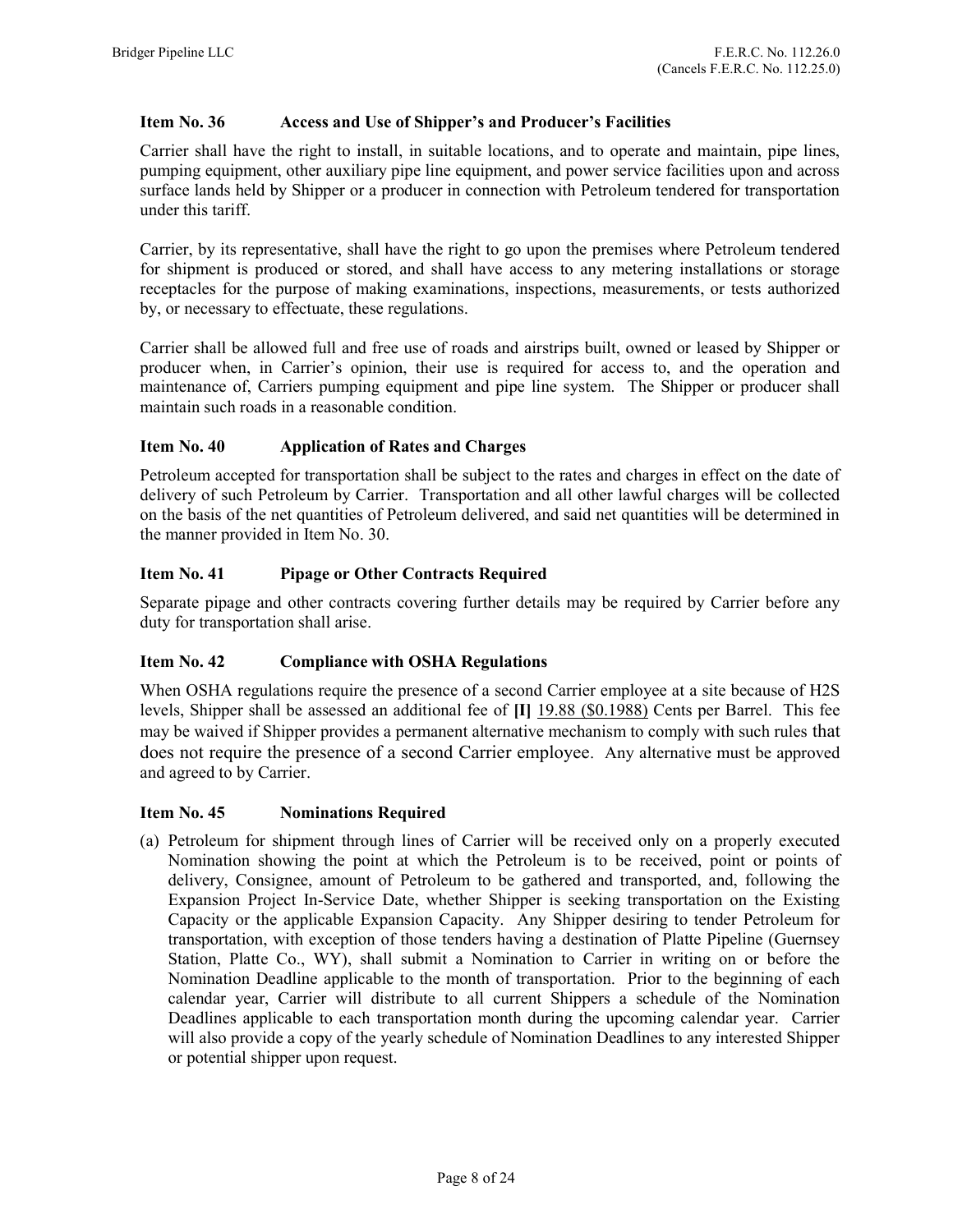- (b) Any Shipper desiring to tender Petroleum for transportation having a destination of Platte Pipeline (Guernsey Station, Platte Co., WY) shall make a Nomination to Carrier in writing on or before the Nomination Deadline applicable to the month of transportation. Prior to the beginning of each calendar year, Carrier will distribute to all shippers on Carrier's system having a destination of Platte Pipeline a schedule of the Nomination Deadlines applicable to each transportation month during the upcoming calendar year, and such Nomination Deadlines shall correspond to the nomination deadlines required by Platte Pipeline. Carrier will also provide a copy of this yearly schedule of Nomination Deadlines to any interested Shipper or potential shipper upon request.
- (c) If space is available and operating conditions permit, Carrier may accept Nominations for transportation after the Nomination Deadline for that month.
- (d) Carrier may refuse to accept Petroleum for gathering and transportation unless satisfactory evidence has been furnished that Shipper or Consignee has made provisions for prompt receipt thereof at destination.

### Item No. 46 Intrasystem Transfers

[I] 1.78 cents (\$0.0178) per Barrel will be charged for intrasystem transfers to the Transferors involved in intrasystem transfers who do not pay Carrier transportation charges or are not listed as the last Consignee for the particular movement including the transfer(s).

In any such transfer, Carrier shall not be liable for any loss or damage in connection therewith. Any transfer request pursuant to this Item No. 46, which shall be confirmed in writing, shall specify the quantity, type, grade, and location of the Petroleum transferred. All deliveries shall be made to and for the account of the last Consignee.

A transfer of Shipper's rights and obligations under this Item No. 46 respecting its Petroleum will not be binding or effective on Carrier until Carrier has provided a notice of acceptance to the Transferor and transferee. Carrier will not provide a notice of acceptance of a transfer until such time as the transferee has satisfied Carrier of its capacity to undertake the Transferor's obligations and has provided any Financial Assurances requested by Carrier in accordance with Item No. 72 herein.

#### Item No. 48 Prorationing

#### (a) Summary of Carrier's Prorationing Procedures

The following procedures shall govern how Carrier will allocate the capacity of a line segment when Carrier receives more Nominations in a month for transportation on the line segment than Carrier is able to transport:

- (1) Carrier will allocate the available Existing Capacity and the Expansion Capacity that is available on the affected line segment independently of one another, in the manner described in subparts  $(a)(2) - (a)(3)$  below, respectively. Carrier will allocate the available PRB Expansion Capacity independently in the manner described in subpart (d) below.
- (2) Carrier shall use its Existing Capacity Prorationing Procedures, which are set forth in subpart (b) of this Item No. 48, to allocate the available Existing Capacity that is available on the affected line segment.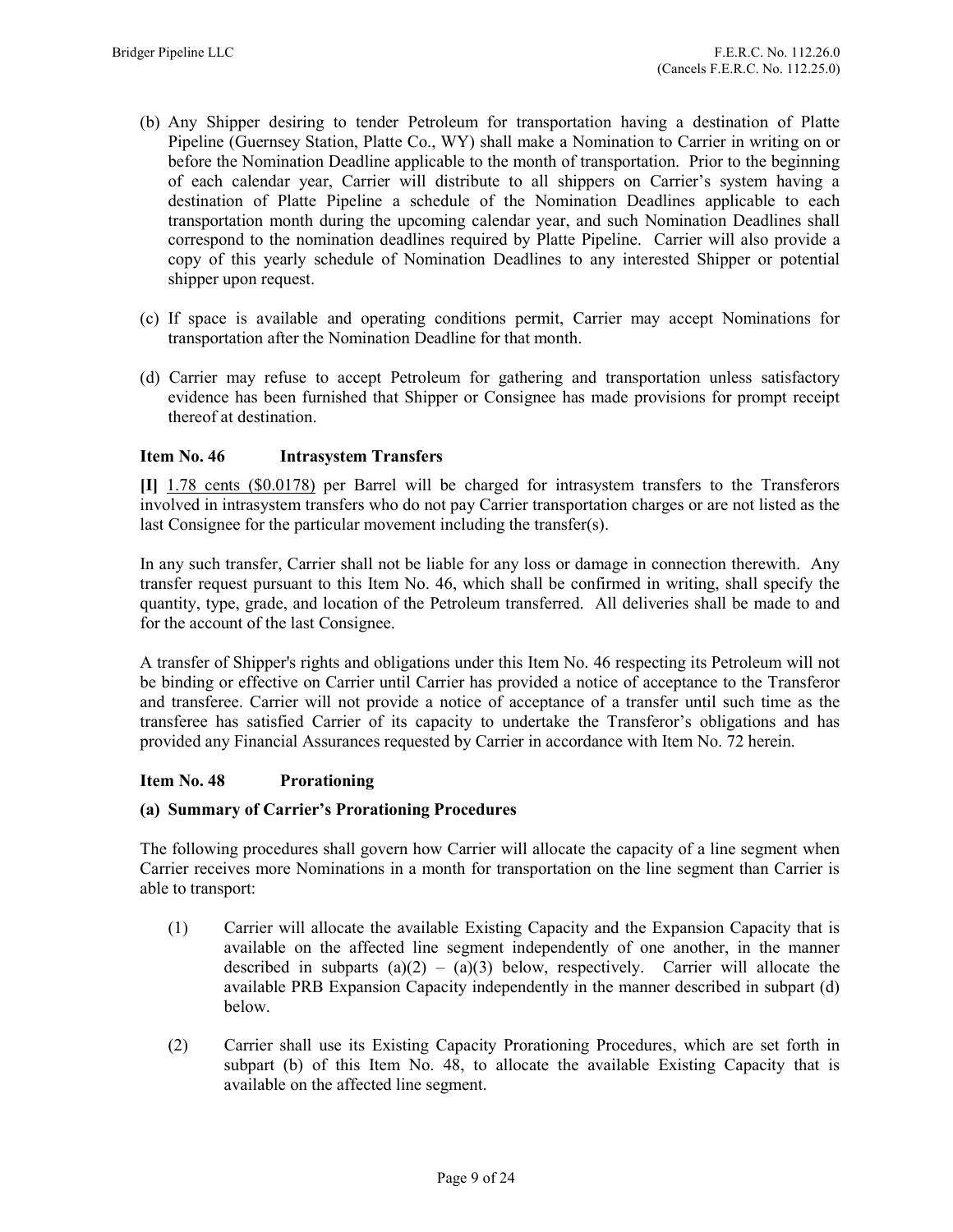- (3) To the extent that a portion of the Expansion Capacity related to a particular Expansion Project becomes available for use on the affected line segment prior to the completion of the Expansion Project related to such Expansion Capacity ("Early Expansion Capacity"), Carrier will immediately make such capacity available for use by all Shippers that have made a reasonable request for service in accordance with the terms and conditions of Carrier's applicable tariff or tariffs. The Existing Capacity Prorationing Procedures shall govern allocations of the Early Expansion Capacity until the date the entirety of the Expansion Capacity related to such Expansion Project is available for use ("Expansion Project In-Service Date"). Following the Expansion Project In-Service Date, Carrier will use the prorationing procedures set forth below in subpart (c) of this Item No. 48 ("Expansion Capacity Prorationing Procedures") to allocate the entirety of the Expansion Capacity on the affected line segment that is related to such Expansion Project, including any Early Expansion Capacity. Subsequent to the Expansion Project In-Service Date, any shipments that a Shipper made using the Early Expansion Capacity will not be considered by Carrier when allocating the Expansion Capacity pursuant to the Expansion Project Prorationing Procedures; however, such shipments will be used by Carrier for purposes of administering the Existing Capacity Prorationing Procedures.
- (4) A Shipper's commitment to ship on Expansion Capacity pursuant to an open season that was held for the Expansion Project shall have no effect (through increase or decrease) on its share of available Existing Capacity, if there is such Existing Capacity, upstream of Sandstone Terminal.

For the avoidance of doubt, in the event there is an operational disruption or force majeure event that results in the reduction of capacity on a pipeline segment that has tranches of capacity that are separately apportioned pursuant to the provisions set forth in this Item No. 48, the reduction in capacity on such pipeline segment will be made in the proportion that each tranche of capacity bears to the total capacity of the affected pipeline segment.

## (b) Existing Capacity Prorationing Procedures

- (1) When Carrier receives more Nominations in a month for transportation of Petroleum on a line segment than Carrier is able to transport, Carrier shall apportion the available Existing Capacity in such line segment in the following manner:
	- (i) Regular Shippers: The percentage of available Existing Capacity in the affected line segment to be allocated to each Regular Shipper will be calculated by dividing the sum of the Total Shipments of each Regular Shipper on such line segment by the Total Throughput for such line segment. The resulting percentages will then be applied to the Existing Capacity of the line segment to determine the available Existing Capacity allocation for each Regular Shipper. Each Regular Shipper's "Existing Shipper Capacity Allocation" will be equal to the lesser of its Existing Capacity Nomination or its allocation resulting from the above calculation. In the event that the above calculation results in any Shipper being allocated more Existing Capacity than its actual Existing Capacity Nomination, the excess of the calculated allocation over Shipper's Existing Capacity Nomination will be reallocated per capita among all other New Shippers and Regular Shippers whose Existing Capacity Nominations would not be fulfilled through the allocations calculated in subparts  $(b)(1)(i)$  and  $(b)(1)(ii)$  of this Item No. 48, and not subject to any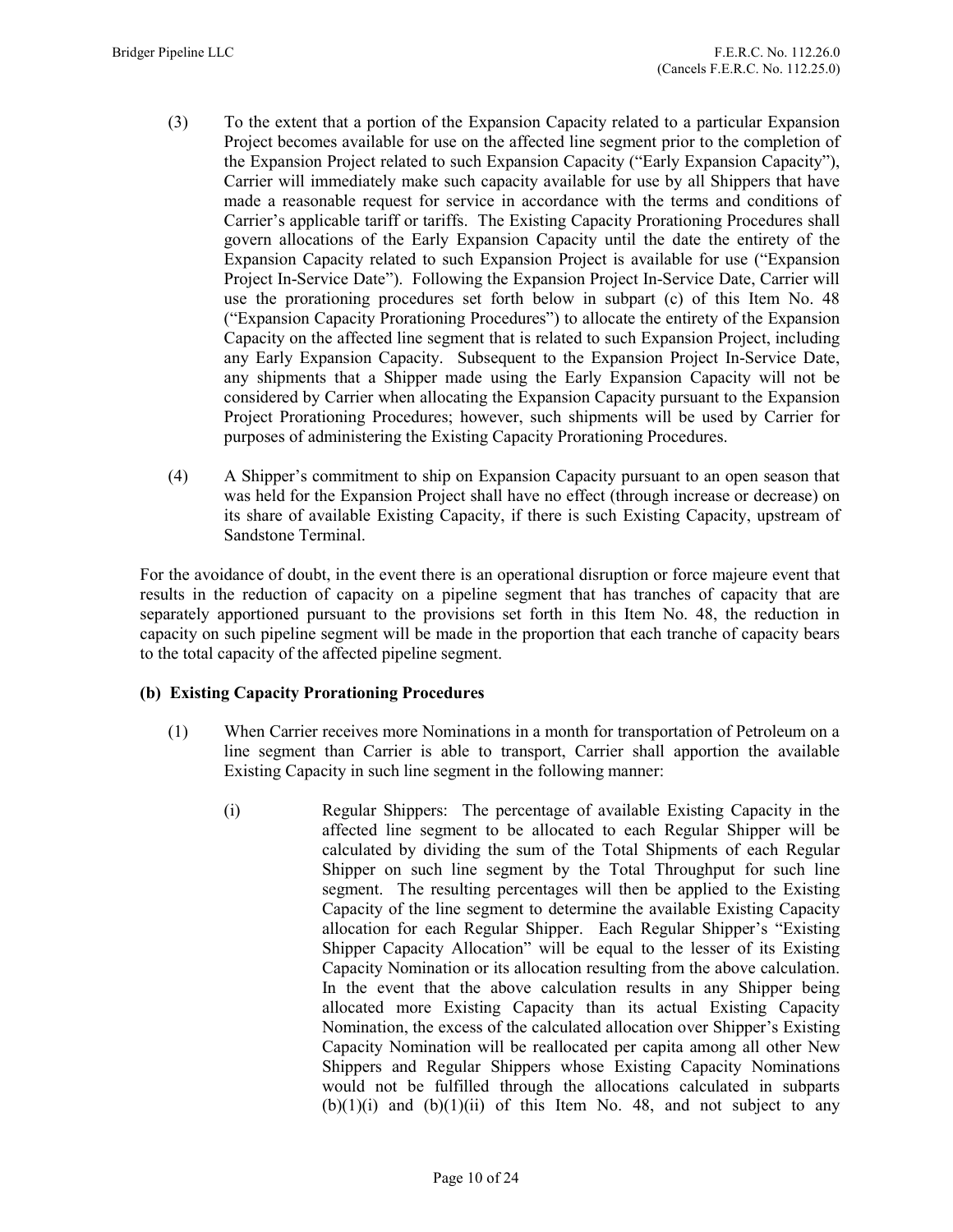percentage cap. Carrier will repeat this reallocation process until all of the available Existing Capacity has been allocated. Allocations for Regular Shippers will be subject to pro rata reduction on the basis of the percentages calculated in this subpart  $(b)(1)(i)$ , if required, to accommodate New Shippers.

(ii) New Shippers: Up to two and one-half percent (2.5%) of available Existing Capacity on the affected line segment will be allocated to each New Shipper, subject to a cap of ten percent (10%) of available Existing Capacity for all New Shippers. During periods of prorationing, New Shippers will be allocated Existing Capacity as follows:

> If less than four (4) New Shippers have submitted Existing Capacity Nominations for the affected line segment, each New Shipper will be allocated the lesser of either two and one-half percent (2.5%) of available Existing Capacity or its Existing Capacity Nomination. In the event that four (4) or more New Shippers have submitted Existing Capacity Nominations for the affected line segment, the Existing Capacity Nominations for each New Shipper shall be totaled and divided into ten percent (10%) of the available Existing Capacity on the affected line segment. The resulting percentage shall be the initial New Shipper's Proration Factor. Each New Shipper will be allocated available Existing Capacity equal to the lesser of:

- (a) 2.5% of available Existing Capacity, or
- (b) its Existing Capacity Nomination, or
- (c) its Existing Capacity Nomination multiplied by the initial New Shipper Proration Factor.

The amount of capacity allocated to a New Shipper pursuant to this subpart is referred to as the "New Shipper Allocation." Any remaining available Existing Capacity on the affected line segment, subject to the maximum cap of ten percent (10%) of all available Existing Capacity, as outlined above, will be allocated equally among the New Shippers whose Existing Capacity Nominations were not fulfilled under the allocations calculated in subpart  $(b)(1)(ii)$  of this Item No. 48.

 (2) When Carrier determines that the aggregate initial Nominations of Petroleum from all Shippers exceed the available Existing Capacity during the month immediately prior to the transportation month, Carrier shall notify in writing by electronic mail each nominating Regular Shipper of its Existing Shipper Capacity Allocation and each nominating New Shipper of its New Shipper Allocation. By 2 p.m. Mountain Time, on the next business day after such notification: (1) each nominating Regular Shipper will submit a revised Nomination for that line segment that is equal to or less than such Regular Shipper's Existing Shipper Allocation, and (2) each nominating New Shipper will submit a revised Nomination for that line segment that is equal to or less than such New Shipper's New Shipper Allocation. If Carrier does not receive a Shipper's Binding Nomination by the specified time, Carrier will deem Shipper to have conclusively agreed to the Shipper's allocation as set forth in Carrier's notice to Shipper.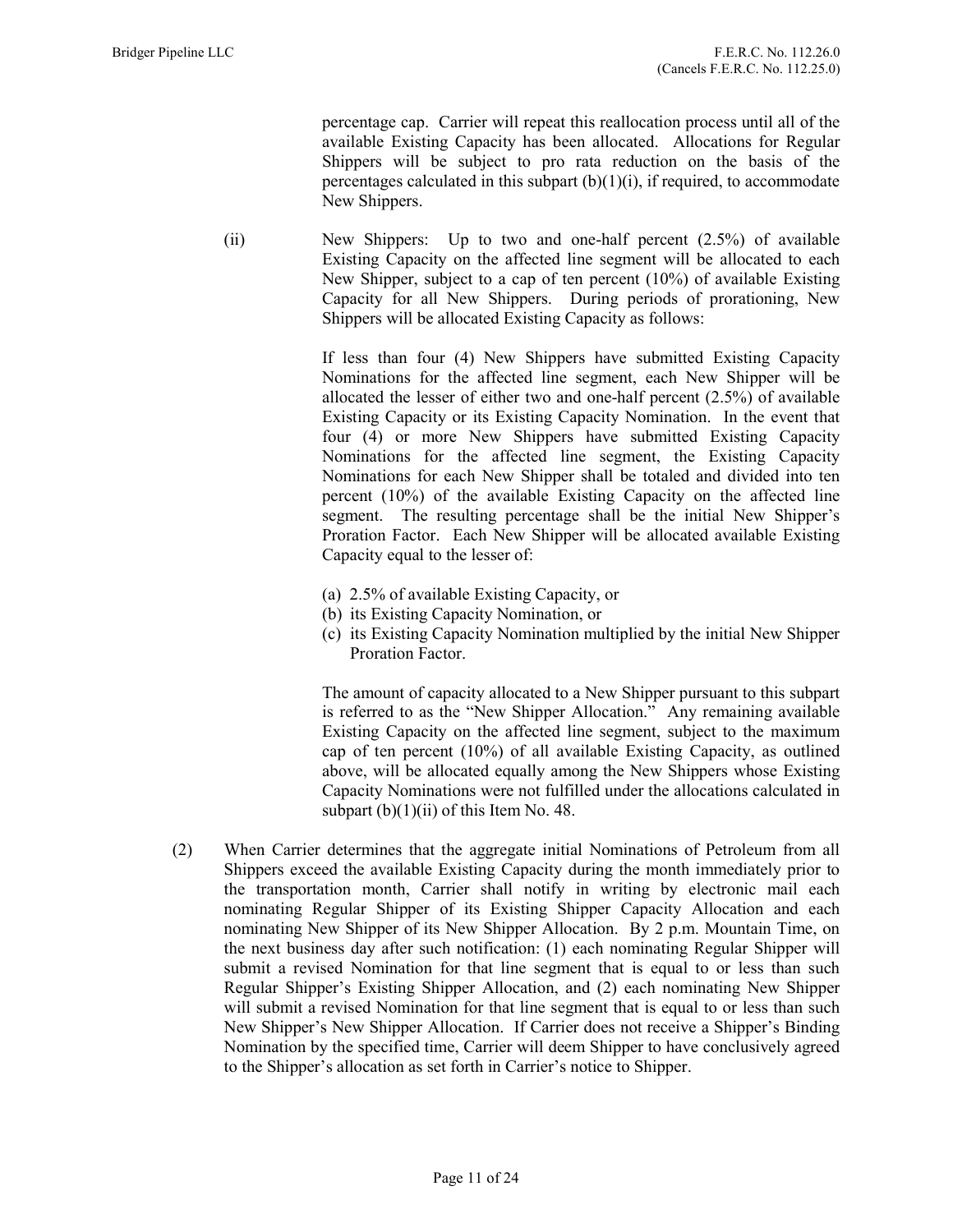(3) The following definitions will apply only to the Existing Capacity Prorationing Procedures set forth in this subpart (b) of Item No. 48. To the extent a term has not been defined in this subpart  $(b)(3)$ , the general definition for such term set forth in Item No. 1 of this tariff shall apply.

"Base Period" – The "Base Period" will be the twelve (12)-calendar month period beginning thirteen (13) months prior to the month of prorationing and excluding the month preceding the Proration Month.

"Existing Capacity Monthly Shipments" – the volumes a Regular Shipper or New Shipper, as applicable has shipped in the Existing Capacity of the affected line segment, plus any volumes such Shipper shipped in the Early Expansion Capacity of the affected line segment, if applicable, during a given month of the Base Period.

"Existing Capacity Nomination" - A written communication from a Shipper to Carrier that meets the requirements of Item No. 45 of this tariff and requests that Carrier transport for Shipper, in the Existing Capacity of the affected line segment in a given month, a stated volume of Petroleum from a specified origin or origins to a specified destination under the terms and conditions of this tariff.

"Regular Shipper" – A shipper that has shipped Petroleum or Petroleum products in either the Existing Capacity or the Early Expansion Capacity or in a combination thereof of the affected line segment during the entirety of the Base Period.

"New Shipper" – A Shipper that tenders Petroleum for transportation in the affected line segment that does not qualify as a Regular Shipper, as defined in this subpart (b)(2) of Item No. 48.

"Proration Month" - The calendar month for which Existing Capacity on the affected line segment is to be allocated under this subpart (b) of Item No. 48.

"Total Shipments" - The sum of Existing Capacity Monthly Shipments during the entire Base Period.

"Total Throughput" – The "Total Throughput" equals the sum of the Total Shipments of all Regular Shippers and New Shippers during the Base Period.

## (c) Expansion Capacity Prorationing Procedures

- (1) Subject to application of the prorationing procedures set forth in subpart (d) regarding the allocation of PRB Expansion Capacity, when Carrier receives more Nominations in a month for transportation of Petroleum on a line segment than Carrier is able to transport, Carrier shall apportion the Expansion Capacity in such line segment in the following manner:
	- (i) During the Proration Month, each New Shipper will be allocated a portion of the Expansion Capacity equal to its Expansion Capacity Nomination on the apportioned line segment multiplied by the Proration Factor, up to the level of its Expansion Capacity Nomination. The total aggregate volumes allocated to all New Shippers on such line segment under this procedure shall not exceed ten percent (10%) of Expansion Capacity. Each New Shipper will be allocated no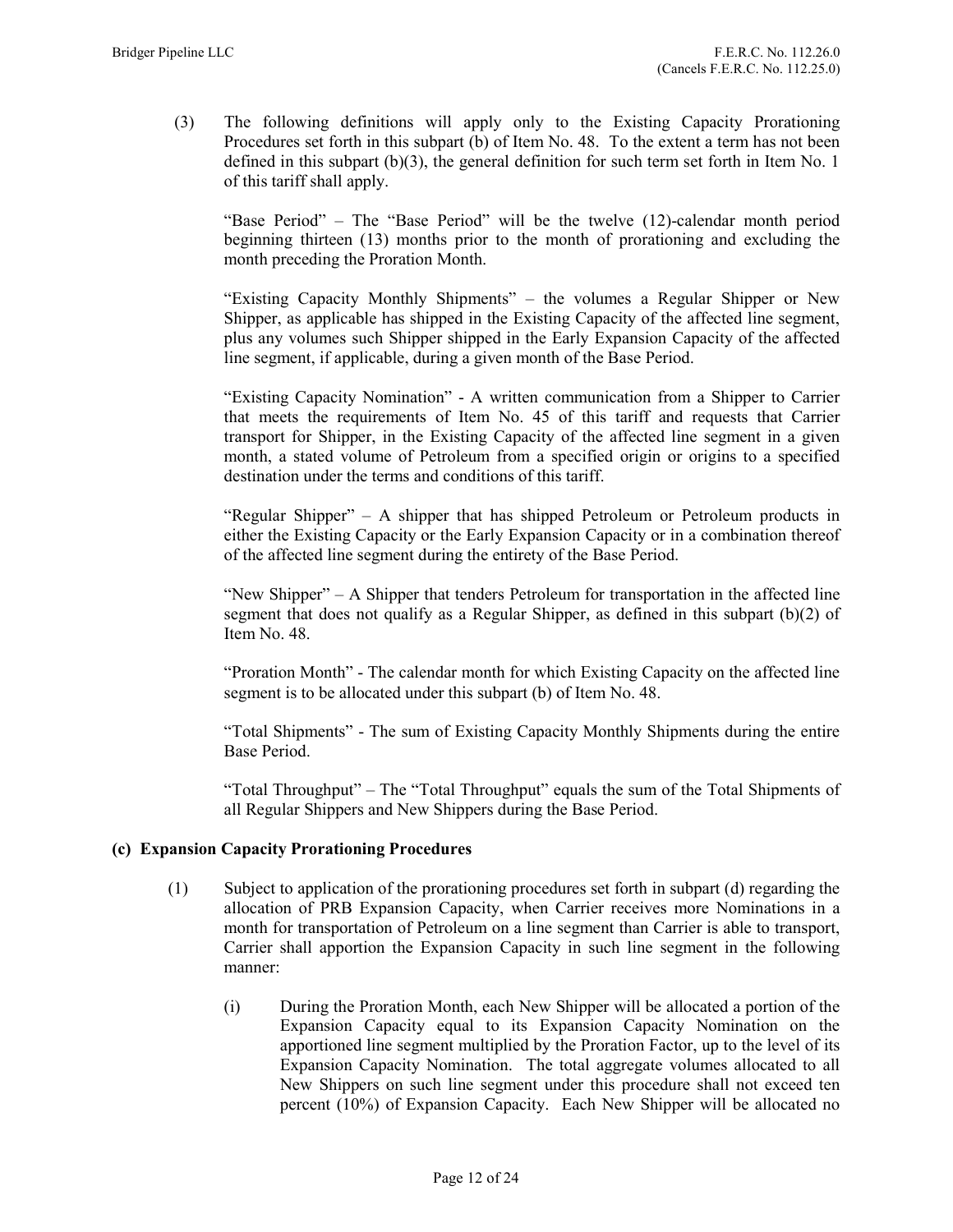more than two and one-half percent (2.5%) of the Expansion Capacity; provided, however, that this limitation shall not be applicable if it would result in an allocation to New Shippers of less than ten percent (10%) of Expansion Capacity.

- (ii) In the event that the total aggregate volumes allocated to New Shippers using the procedure described in subpart  $(1)(i)$  of this subpart  $(c)$  exceeds ten percent (10%) of Expansion Capacity on the apportioned line segment, each New Shipper will receive a pro rata reduction in its allocated Expansion Capacity such that the total allocated Expansion Capacity for all New Shippers on such line segment equals ten percent (10%) of the Expansion Capacity.
- (iii) Following the allocation of Expansion Capacity to New Shippers described in subparts  $(c)(1)(i)$  and  $(c)(1)(ii)$  above, all of the remaining Expansion Capacity on the apportioned line segment will be allocated to Regular Shippers. A Regular Shipper's Total Shipments on such line segment divided by the Total Throughput on such line segment equals the percentage of the remaining Expansion Capacity each Regular Shipper is entitled to ship during the Proration Month on such line segment.
- (iv) Each Regular Shipper will receive an allocation that is the lesser of its allocation under subpart  $(c)(1)(iii)$  above or its Expansion Capacity Nomination. In the event that, under the calculation in subpart  $(c)(1)(iii)$  above, any Regular Shipper is allocated more capacity than its Expansion Capacity Nomination, the excess of its allocation over its Expansion Capacity Nomination will be reallocated pro rata among all other Regular Shippers that did not receive an allocation in excess of their Expansion Capacity Nominations, up to the level of each Regular Shipper's Expansion Capacity Nomination. If there still remains unused capacity after such reallocation among Regular Shippers, such unused Expansion Capacity shall be distributed pro rata among all New Shippers, up to the level of each New Shipper's Expansion Capacity Nomination, and not subject to any percentage cap. If there still remains unused Expansion Capacity after such reallocation among New Shippers, the line segment shall no longer be subject to prorationing with respect to the Expansion Capacity and subpart (c) of this Item No. 48 shall be inoperative.
- (2) The following definitions will apply only to the Expansion Capacity Prorationing Procedures set forth in this subpart (c) of Item No. 48. To the extent a term has not been defined in this subpart  $(c)(2)$ , the general definition for such term set forth in Item No. 1 of this tariff shall apply.

"Base Period" is the twelve (12)-calendar month period beginning thirteen (13) months prior to the Proration Month and excluding the month preceding the Proration Month.

"Expansion Capacity Monthly Shipments" – for a given month of the Base Period, the greater of the volumes that a Regular Shipper has shipped on the Expansion Capacity during that month or the volumes for which a Regular Shipper must pay as required by its Expansion Project TSA, during that month or as stated on a monthly basis.

"Expansion Project TSA" means a Transportation Services Agreement executed by Carrier and a Shipper pursuant to one of the open seasons held by Carrier seeking volume and term commitments for transportation on the Expansion Capacity.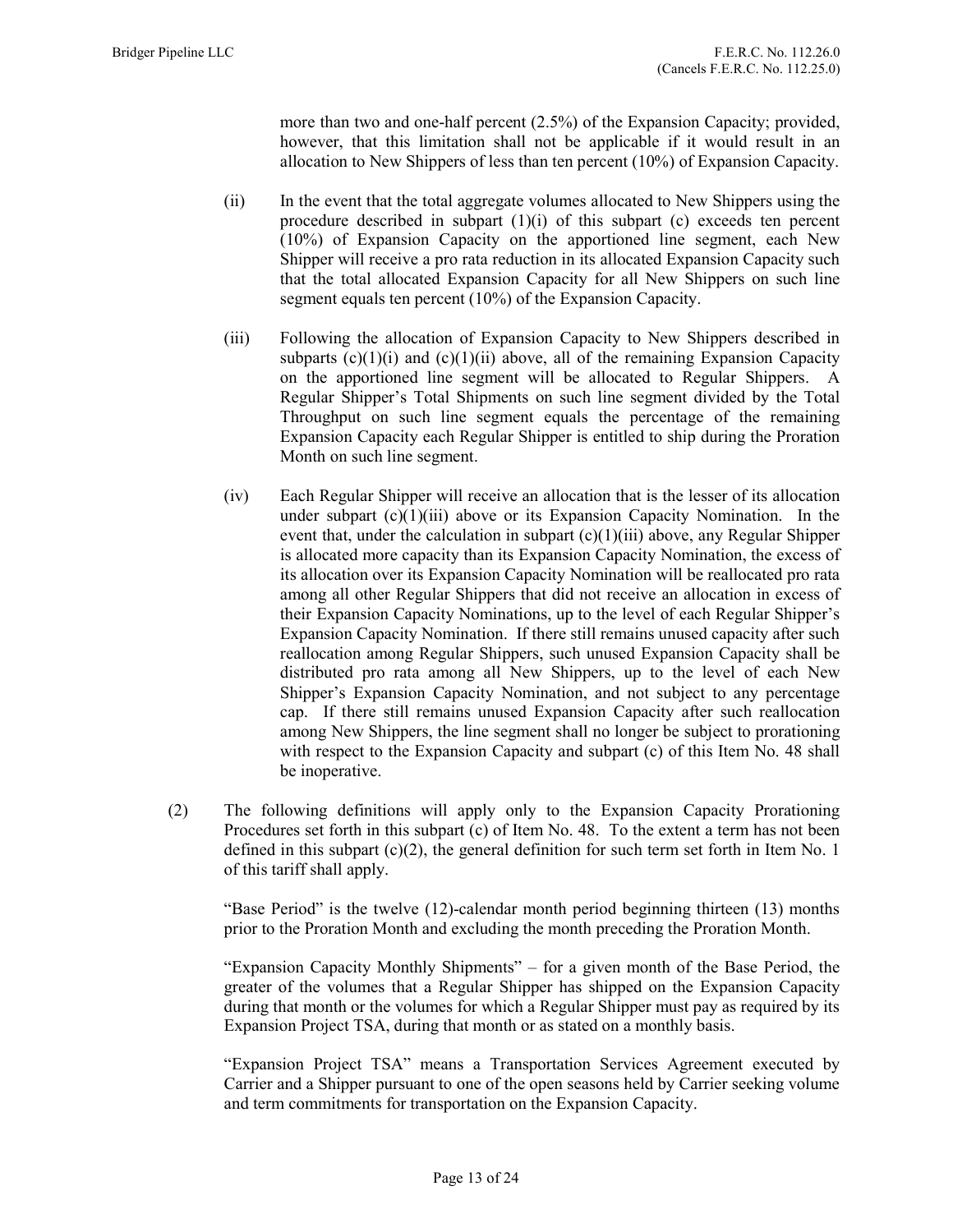"Expansion Capacity Nomination" means a written communication from a Shipper to a Carrier that meets the requirements of Item No. 45 and requests that Carrier transport for Shipper, in the Expansion Capacity of the affected line segment in a given month, a stated volume of Petroleum from a specified origin or origins to a specified destination under the terms and conditions of this tariff.

"New Shipper" means a Shipper that has shipped Petroleum in the Expansion Capacity of the affected line segment that does not qualify as a Regular Shipper, as that term is defined in this subpart (c) of Item No. 48.

"Monthly Shipments" means the

"Proration Factor" means a fraction calculated by dividing the amount of Expansion Capacity on the affected line segment under this subpart (c) of Item No. 48 by the total Expansion Capacity Nominations.

"Proration Month" means the calendar month for which Expansion Capacity is to be allocated under this subpart (c) of Item No. 48.

"Regular Shipper" means a Shipper that has shipped Petroleum or otherwise is required, by its Expansion Project TSA, to pay for the transportation of Petroleum in the Expansion Capacity of the affected line segment under this subpart (c) of Item No. 48 during the entirety of the Base Period; provided, however, that a Shipper that has executed a Expansion Project TSA shall be deemed to be a Regular Shipper for purposes of this subpart (c) as of the first month of service following the Expansion Project In-Service Date but may thereafter lose its status as a Regular Shipper if it does not ship Petroleum, or otherwise pay for the transportation of Petroleum, on the Expansion Capacity of the line segment to be prorated as required by such shipper's Expansion Project TSA.

"Total Shipments" means the sum Expansion Capacity Monthly Shipments during the entire Base Period, provided however, that during the first thirteen (13) months prior to the Expansion Project In-Service Date, a Shipper that has executed a Expansion Project TSA shall be deemed to have shipped Shipper's volume commitment set forth in the Expansion Project TSA.

"Total Throughput" equals the sum of all Regular Shippers' Total Shipments, as that term is defined in this subpart (c) of Item No. 48.

## (d) Prorationing Procedures Applicable to Movements on Carrier's Expansion Capacity Created Through the PRB Expansion Project

- (1) When Carrier receives more Nominations in a month for transportation of Petroleum on the PRB Expansion Project than Carrier is able to transport, Carrier shall apportion the PRB Expansion Capacity in the following manner:
	- (i) During the Proration Month, each New Shipper will be allocated a portion of the PRB Expansion Capacity equal to its PRB Expansion Capacity Nomination multiplied by the Proration Factor, up to the level of its PRB Expansion Capacity Nomination. The total aggregate volumes allocated to all New Shippers on the PRB Expansion Project shall not exceed ten percent (10%) of PRB Expansion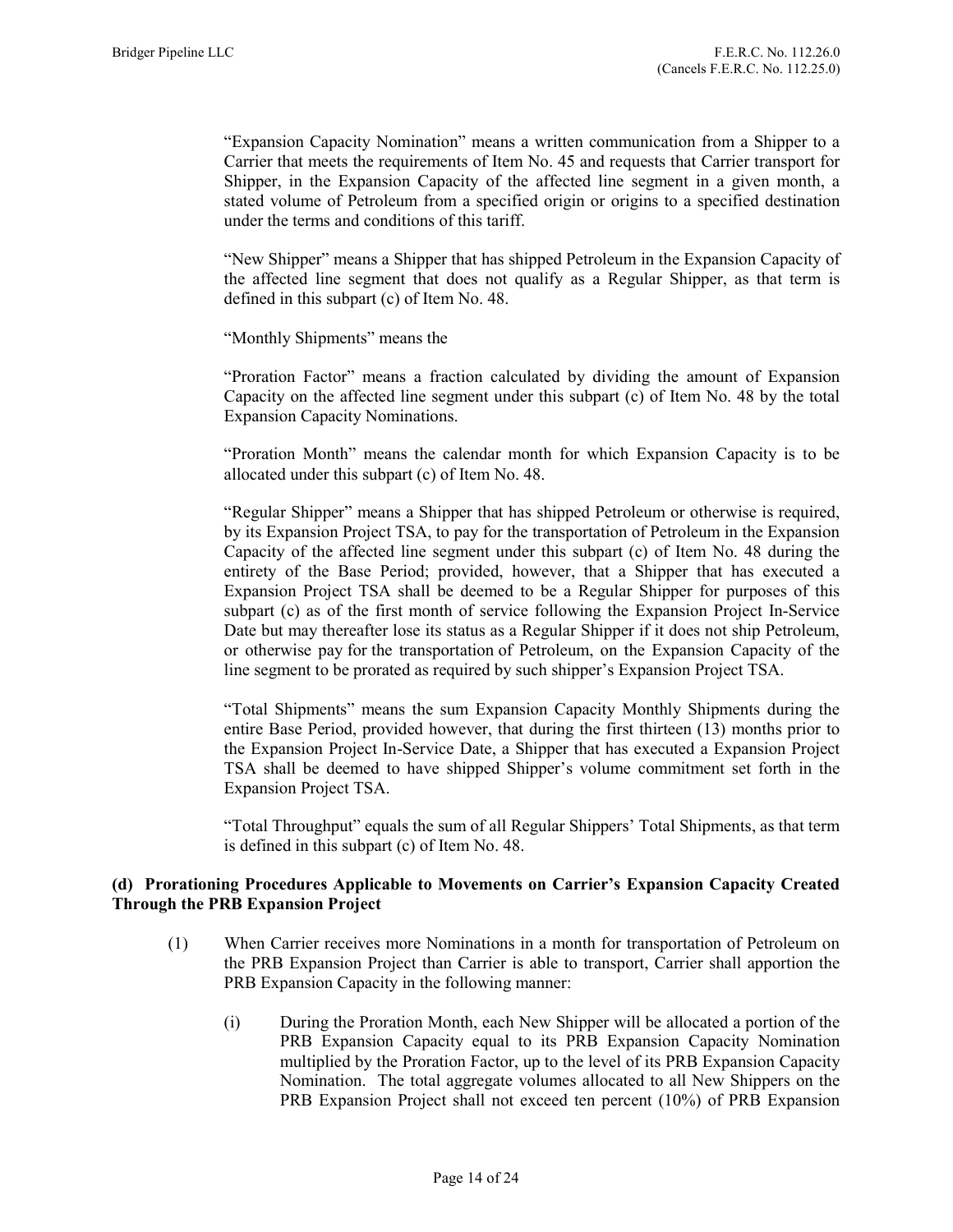Capacity. Each New Shipper will be allocated no more than two and one-half percent (2.5%) of the PRB Expansion Capacity; provided, however, that this limitation shall not be applicable if it would result in an allocation to New Shippers of less than ten percent (10%) of the PRB Expansion Capacity.

- (ii) In the event that the total aggregate volumes allocated to New Shippers using the procedure described in subpart  $(d)(1)(i)$  exceeds ten percent  $(10\%)$  of the PRB Expansion Capacity, each New Shipper will receive a pro rata reduction in its allocated PRB Expansion Capacity such that the total allocated PRB Expansion Capacity for all New Shippers equals ten percent (10%) of the PRB Expansion Capacity.
- (iii) Following the allocation of PRB Expansion Capacity to New Shippers described in subparts  $(d)(1)(i)$  and  $(d)(1)(ii)$  above, PRB Expansion Capacity shall next be apportioned to Shippers that have executed a PRB Expansion Project T&D and have submitted a PRB Expansion Capacity Nomination for transportation from the Gathering Systems that deliver into the PRB Expansion Project. Except during events of force majeure or other operational disruptions, Carrier shall allocate each such Shipper an amount of PRB Expansion Capacity equal to the lesser of (1) the amount equal to the Shipper's PRB Expansion Capacity Nomination from the Gathering Systems, or (2) the Shipper's volume commitment, as set forth in the Shipper's PRB Expansion Project T&D, stated on a monthly basis.
- (iv) Following the allocation of PRB Expansion Capacity pursuant to subparts  $(d)(1)(i)$ ,  $(d)(1)(ii)$ , and  $(d)(1)(iii)$  above, all of the remaining PRB Expansion Capacity on the PRB Expansion Project will be allocated to Regular Shippers. A Regular Shipper's Total Shipments on the PRB Expansion Project divided by the Total Throughput on the PRB Expansion Project equals the percentage of the remaining PRB Expansion Capacity each Regular Shipper is entitled to ship during the Proration Month on the PRB Expansion Project.
- (v) Each Regular Shipper will receive an allocation that is the lesser of its allocation under subpart  $(d)(1)(iv)$  above or its PRB Expansion Capacity Nomination. In the event that, under the calculation in subpart  $(d)(1)(iv)$  above, any Regular Shipper is allocated more capacity than its PRB Expansion Capacity Nomination, the excess of its allocation over its PRB Expansion Capacity Nomination will be reallocated pro rata among all other Regular Shippers that did not receive an allocation in excess of their PRB Expansion Capacity Nominations, up to the level of each Regular Shipper's PRB Expansion Capacity Nomination. If there still remains unused capacity after such reallocation among Regular Shippers, such unused PRB Expansion Capacity shall be distributed pro rata among all New Shippers, up to the level of each New Shipper's PRB Expansion Capacity Nomination, and not subject to any percentage cap. If there still remains unused PRB Expansion Capacity after such reallocation among New Shippers, the PRB Expansion Project shall no longer be subject to prorationing with respect to the PRB Expansion Capacity and subpart (d) of this Item No. 48 shall be inoperative.
- (2) The following definitions will apply only to the PRB Expansion Capacity Prorationing Procedures set forth in this subpart (d) of Item No. 48. To the extent a term has not been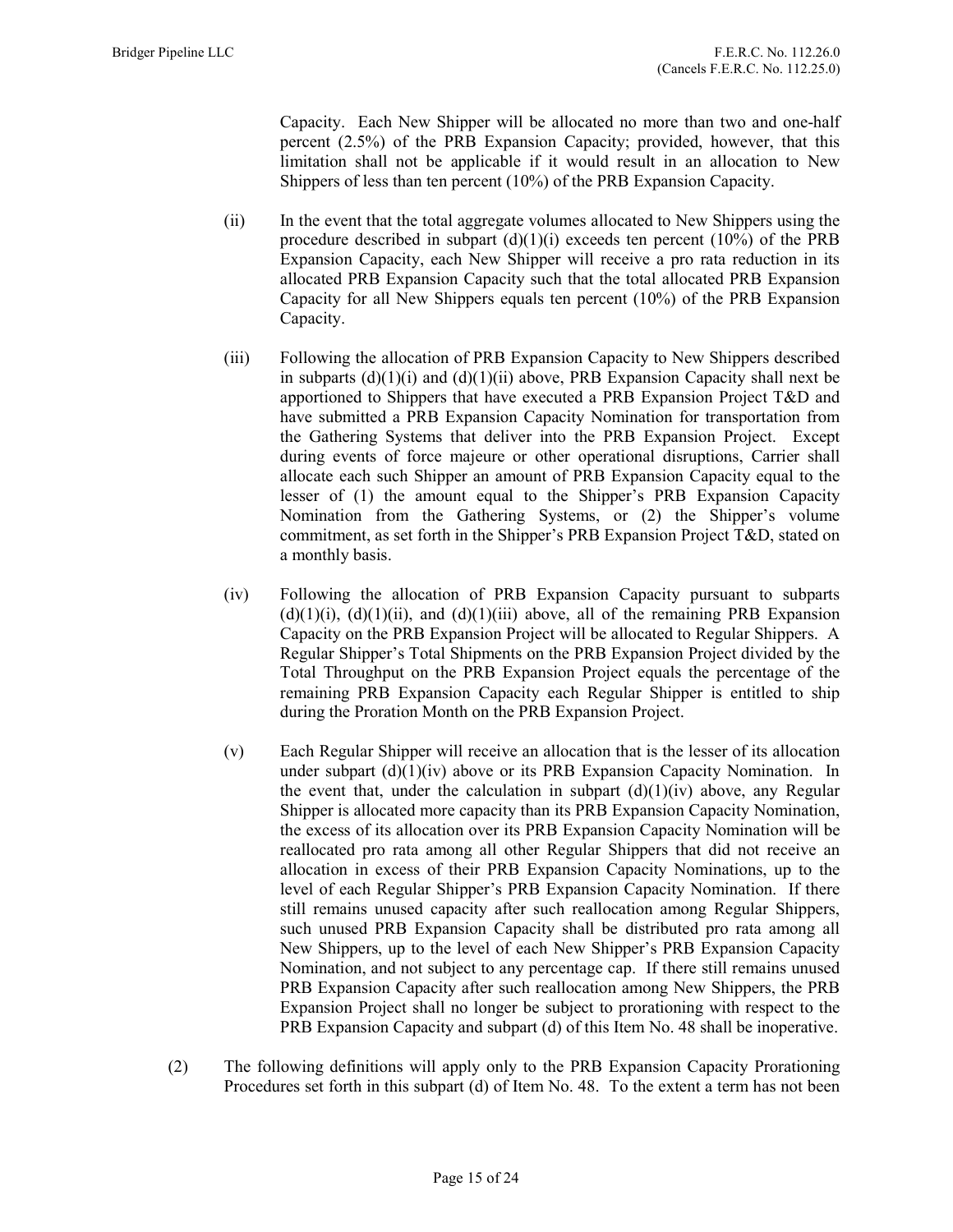defined in this subpart  $(d)(2)$ , the general definition for such term set forth in Item No. 1 of this tariff shall apply.

"Base Period" means the twelve (12)-calendar month period beginning thirteen (13) months prior to the Proration Month and excluding the month preceding the Proration Month.

"Gathering Systems" means gathering systems located in Campbell, Converse, and Niobrara Counties, Wyoming, or any future new gathering systems that are able to directly or directly deliver Petroleum into the PRB Expansion Project.

"New Shipper" means a Shipper that has shipped Petroleum in the PRB Expansion Capacity that does not qualify as a Regular Shipper, as that term is defined in this subpart (d) of Item No. 48.

"PRB Expansion Capacity" means the capacity available on the PRB Expansion Project extending from Highway 450 station and Highway 59 station, Wyoming to Guernsey, Wyoming.

"PRB Expansion Capacity Monthly Shipments" means, for a given month of the Base Period, the greater of the volumes that a Regular Shipper has shipped on the PRB Expansion Capacity during that month or the volumes for which a Regular Shipper must pay as required by its PRB Expansion Project T&D, during that month or as stated on a monthly basis.

"PRB Expansion Project" means Carrier's Powder River Basin Expansion Project, as described and approved by FERC in Belle Fourche Pipeline Co., 151 FERC ¶ 61,139 (2015).

"PRB Expansion Project T&D" means a Throughput and Deficiency Agreement executed by Carrier and a Shipper pursuant to the open season held by Carrier seeking volume and term commitments for transportation on the PRB Expansion Capacity.

"PRB Expansion Capacity Nomination" means a written communication from a Shipper to Carrier that meets the requirements of Item No. 45 and requests that Carrier transport for Shipper, in the PRB Expansion Capacity in a given month, a stated volume of Petroleum from a specified origin or origins to a specified destination under the terms and conditions of this tariff.

"Proration Factor" means a fraction calculated by dividing the amount of PRB Expansion Capacity by the total PRB Expansion Capacity Nominations.

"Proration Month" means the calendar month for which PRB Expansion Capacity is to be allocated under this subpart (d) of Item No. 48.

"Regular Shipper" means a Shipper that has shipped Petroleum or otherwise is required, by its PRB Expansion Project T&D, to pay for the transportation of Petroleum in the PRB Expansion Capacity during the entirety of the Base Period; provided, however, that a Shipper that has executed a PRB Expansion Project T&D shall be deemed to be a Regular Shipper for purposes of this subpart (d) as of the first month of service following the PRB Expansion Project In-Service Date but may thereafter lose its status as a Regular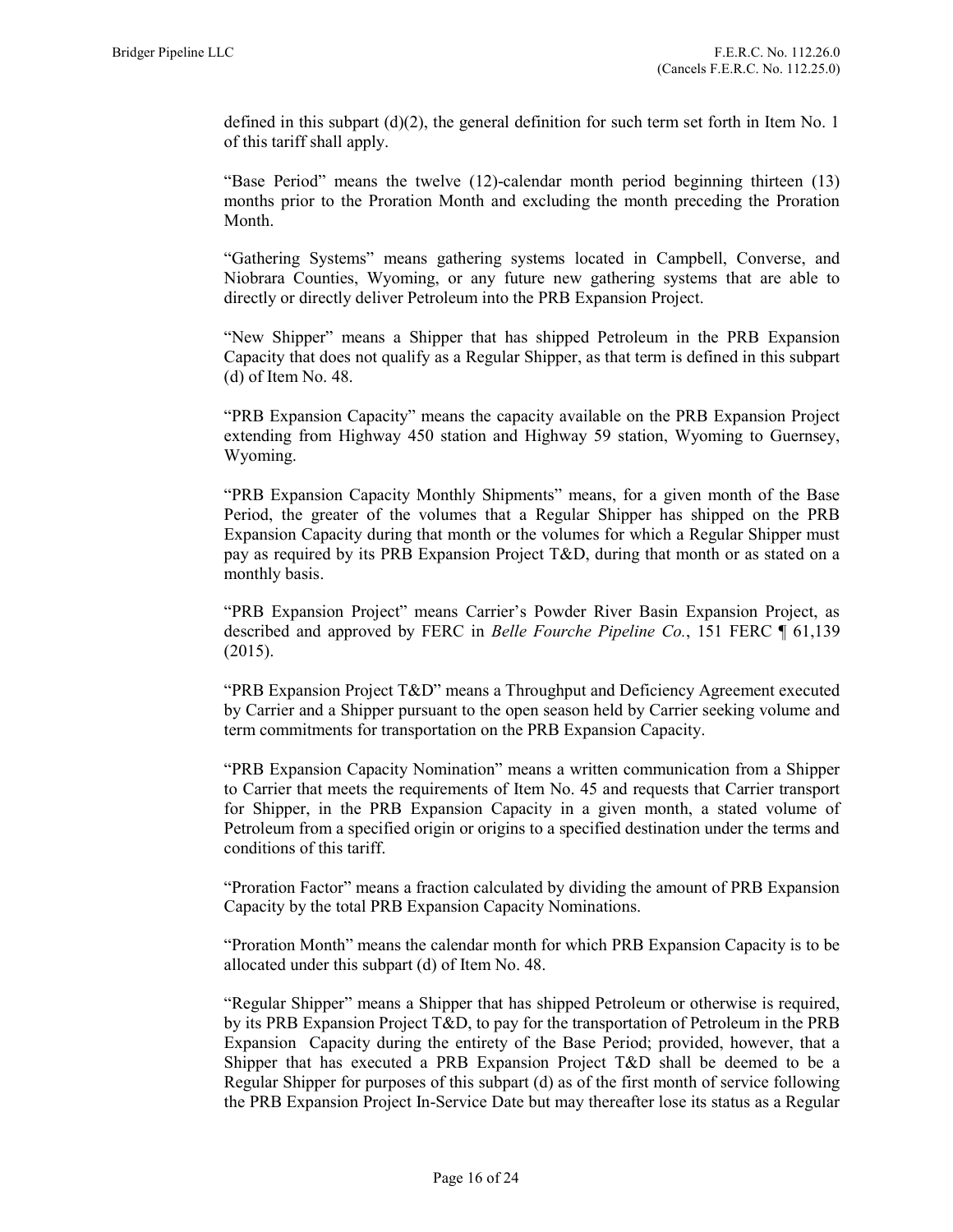Shipper if it does not ship Petroleum, or otherwise pay for the transportation of Petroleum, on the PRB Expansion Capacity to be prorated as required by such Shipper's Expansion Project TSA.

"Total Shipments" means the sum of the PRB Expansion Capacity Monthly Shipments during the entire Base Period, provided however, that during the first thirteen (13) months prior to the PRB Expansion Project in-service date, a Shipper that has executed a PRB Expansion Project T&D shall be deemed to have shipped the Shipper's volume commitment, as set forth in the Shipper's PRB Expansion Project T&D, during that month or as stated on a monthly basis.

"Total Throughput" equals the sum of all Regular Shippers' Total Shipments, as that term is defined in this subpart (d) of Item No. 48.

## Item No. 50 Payment of Charges

Shipper shall be responsible for the payment of transportation and all other charges associated with transportation of Shipper's Petroleum on Carrier's system. Payment of such charges and fees shall be made in accordance with invoice terms and these rules and regulations. Shipper shall, if required, furnish Financial Assurances satisfactory to Carrier in accordance with Item No. 72 herein.

Carrier shall have a lien on all Petroleum belonging to Shipper to secure the payment of any and all unpaid transportation and other charges that are due to Carrier by Shipper, and Carrier may withhold such Petroleum from delivery to Shipper to cover payment of all charges and may refuse to make delivery of the Petroleum until all charges have been paid. If said charges, or any part thereof, shall remain unpaid for five (5) days after payment is due pursuant to the invoice, Carrier shall have the right, through an agent, to sell the Petroleum at a public auction. Carrier shall have the right to sell said Petroleum at public auction, for cash. The auction will be held between the hours of ten o'clock a.m. and four o'clock p.m. on any day not a weekend or legal holiday, and not less than twenty-four (24) hours after Shipper has been officially notified of the time and place of such sale and the quantity, general description, and location of the Petroleum to be sold. Carrier may be a bidder and purchaser at such sale. Out of the proceeds of said sale, Carrier shall pay itself for all transportation, demurrage, and other lawful charges, expenses of notice, advertisement, sale and other necessary expenses, and expenses of caring for and maintaining the Petroleum, and the balance shall be held for whomsoever may be lawfully entited thereto after the auction. If the proceeds of said sale do not cover all expenses incurred by Carrier, Shipper and/or Consignee are liable to Carrier for any deficiency.

If any charge remains unpaid after the payment due date, then Shipper may also be assessed interest on the unpaid amounts from the payment due date of the invoice to the date payment is received by Carrier, with such interest calculated at an annual rate equivalent to one hundred twenty-five percent (125%) of the prime rate as quoted by a major New York bank.

Carrier may, with or without notice to Shipper, appoint agent(s) to retain possession of Shipper's Petroleum on behalf of Carrier for the purpose of enforcing the general lien described in this Item No. 50.

#### Item No. 51 Charge for Spill Compensation

In addition to the transportation charges and all other charges accruing on Petroleum accepted for transportation, a per Barrel charge will be assessed and collected in the amount of any tax, fee, or other charge levied against Carrier in connection with such commodity, pursuant to any Federal, State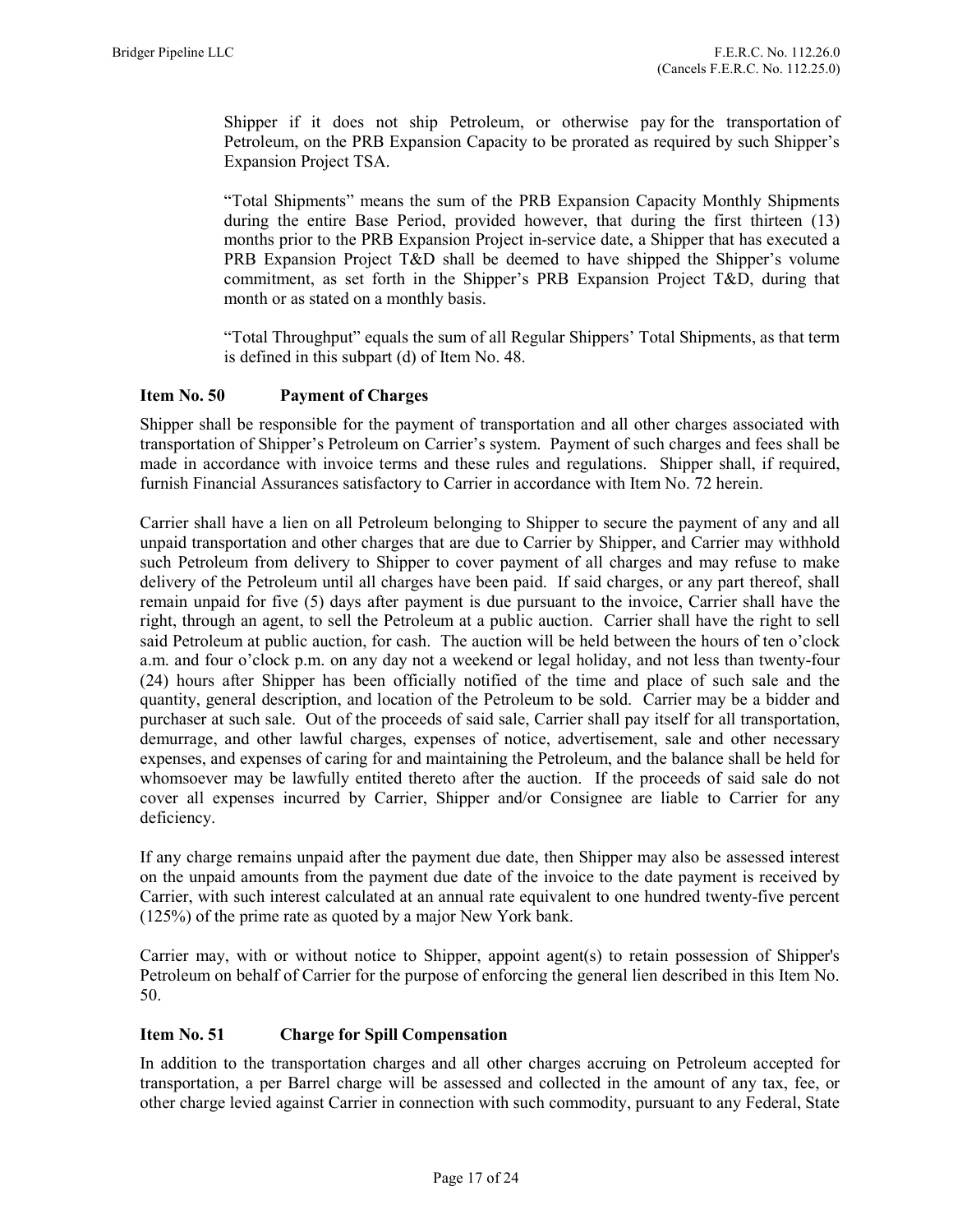or local act or regulation which levies a tax, fee, or other charge, on the receipt, delivery, transfer or transportation of such commodities within their jurisdiction for the purpose of creating a fund for the prevention, containment, clean up and/or removal of spills and/or the reimbursement of persons sustaining loss therefrom.

# Item No. 55 Liability of Carrier

Carrier, while in possession of any of the Petroleum herein described, shall not be liable for any loss thereof, damage thereto or delay caused by fire, storm, flood, epidemics, acts of God, riots, war, sabotage, strikes, the authority of law, public enemy, or the act of default of Shipper or Consignee, or from any cause whatsoever, whether enumerated herein or not, except to the extent that liability is imposed on Carrier by law. In case of the loss of Petroleum for which Carrier is not responsible, Shipper shall bear a loss in such proportion as the amount of his Petroleum or portion thereof, received and undelivered at the time the loss occurs, bears to all the Petroleum then in the custody of Carrier for transportation via the lines or other facilities in which the loss occurs; and Shipper shall be entitled to have delivered only such portion of his shipment as may remain after deduction of his due proportion of such loss. Transportation charges will be assessed only on the net quantities of Petroleum delivered.

## Item No. 60 Claims, Suit and Time for Filing

Claims for loss or damage must be made in writing to Carrier within nine (9) months after delivery of the property, or in case of failure to make delivery, then within nine (9) months after a reasonable time for delivery has elapsed; and suits for recovery of claims for loss or damage shall be instituted only within two (2) years and one (1) day from the day when notice in writing is given by Carrier to claimant that Carrier has disallowed the claim, in whole or in part. Claims not filed and suits not instituted thereon as aforesaid shall be null and void and Carrier shall have no liability therefore.

## Item No. 65 Delivery

Carrier will transport and deliver Petroleum with reasonable diligence and dispatch, considering the quality of the Petroleum, the distance of transportation, the safety of operation, and other material factors. Carrier cannot commit to delivering Petroleum to a particular destination at a particular time. After any shipment has had time to arrive at destination, Carrier may begin delivery at its current rate of pumping.

## Item No. 66 Notice of Arrival, Delivery at Destination, Demurrage

After expiration of twenty-four (24) hours from the time Carrier provides notice to Shipper that its Petroleum is ready to be accepted at the designated destination point, if Shipper has not accepted such Petroleum, Carrier may assess Shipper a demurrage charge of [I] 1.02 cents (\$0.0102) per Barrel on all Petroleum not received by Shipper for each delay of twenty-four (24) hours, or fractional part thereof, until said Petroleum is accepted by Shipper. After expiration of said twenty-for (24)-hour notice, Carrier's liability for loss, damage or delay with respect to Petroleum offered for delivery but not taken by Shipper shall be that of a warehouseman only.

If Shipper is unable or refuses to receive said Petroleum within twenty-four (24) hours of its arrival at the designated destination point, Carrier reserves the right to make whatever arrangements for disposition of the Petroleum it deems appropriate in order to clear its pipeline. Any additional expenses incurred by the Carrier in making such arrangements shall be borne by Shipper.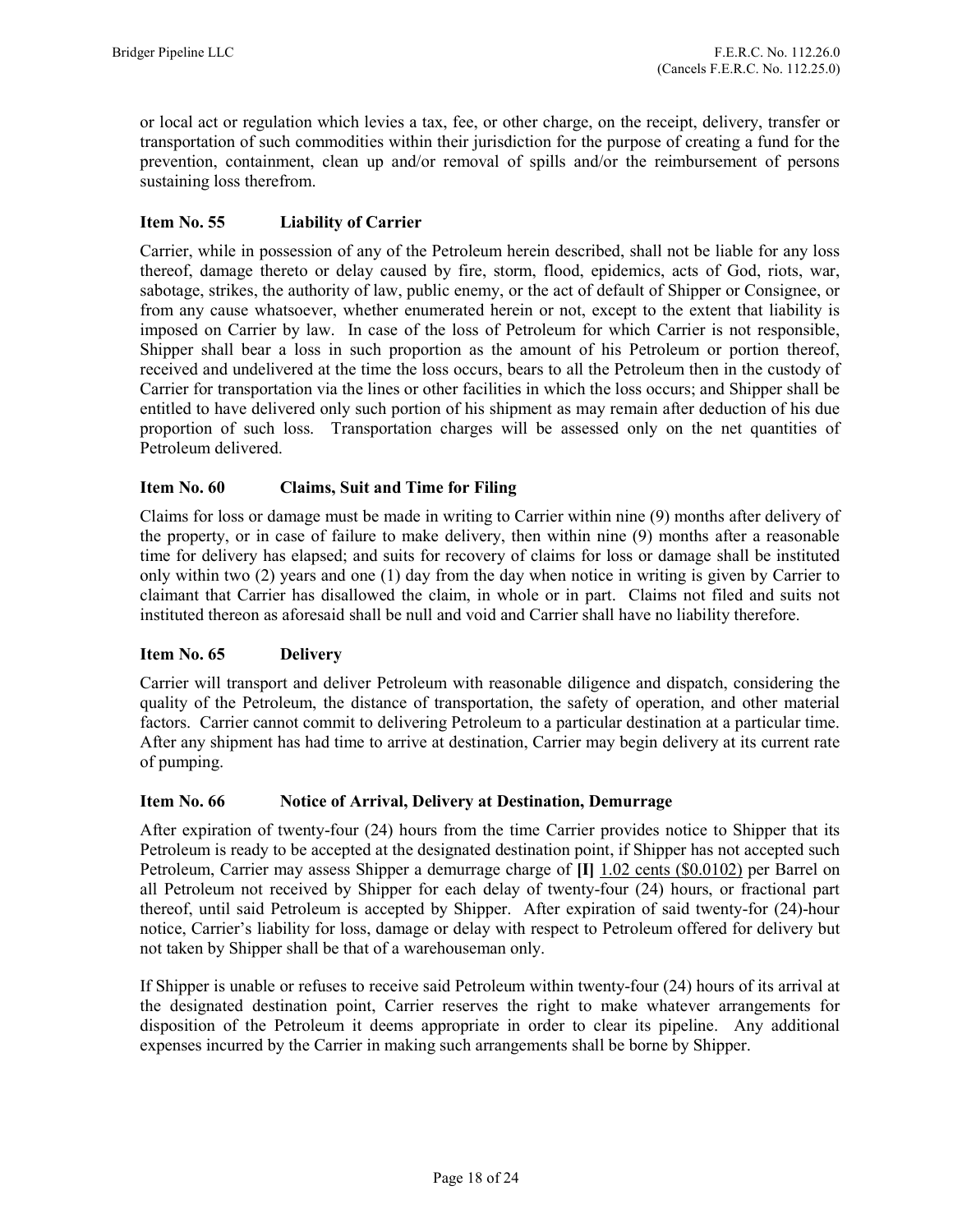### Item No. 68 Common Stream Qualifications and Gravity Bank

In order to provide a means whereby Shippers and Transferors will not be materially damaged or allowed to benefit due solely to changes in gravity as the result of commingling Petroleum of different gravities within the common streams in the system, Carrier has established a gravity banks to calculate, collect and remit just and nondiscriminatory monetary adjustments among all Shippers or Transferors tendering within a common stream for changes in gravity which result from common stream operations. Each Shipper or Transferor tendering Petroleum for transportation by Carrier within a common stream is required to participate in the Gravity Bank. The services of an appropriate Administrator may be retained to provide computation, clearinghouse and other services required to administer the Gravity Bank. Such Administrator shall be bonded in an amount reasonably determined by Carrier to be sufficient to assure payment by the Administrator under this Item No. 68.

Each Shipper or Transferor authorizes Carrier or its designated Administrator to compute adjustments among all Shippers or Transferors for gravity differences. Each Shipper or Transferor agrees to pay Carrier, its representatives or designated Administrator the computed adjustments due from such Shipper or Transferor in accordance with these rules and regulations.

Petroleum will be received by Carrier and commingled in the appropriate common stream. The current commingled Petroleum common stream maintained by Carrier is:

### Wyoming General Sour

With respect to Petroleum gathered by Carrier, "Wyoming General Sour" means Petroleum which contains in excess of one half of one percent (0.5%) sulfur by weight at the wellhead.

The Wyoming General Sour Stream shall have one receipt bank as shown:

#### STRUCTURE OF THE BRIDGER GRAVITY BANK

| <b>COMMON STREAM</b> | <b>RECEIPT LOCATIONS</b>                            |
|----------------------|-----------------------------------------------------|
| Wyoming General Sour | Gathered in Campbell and Crook<br>Counties, Wyoming |
| <b>Banks</b>         |                                                     |

Gravity values used herein are for the sole purpose of making the required calculations to effect the adjustments required and in no way affect or determine the price of Petroleum. Gravity value formulae for use in determining differentials for gravity adjustments hereunder are as follows: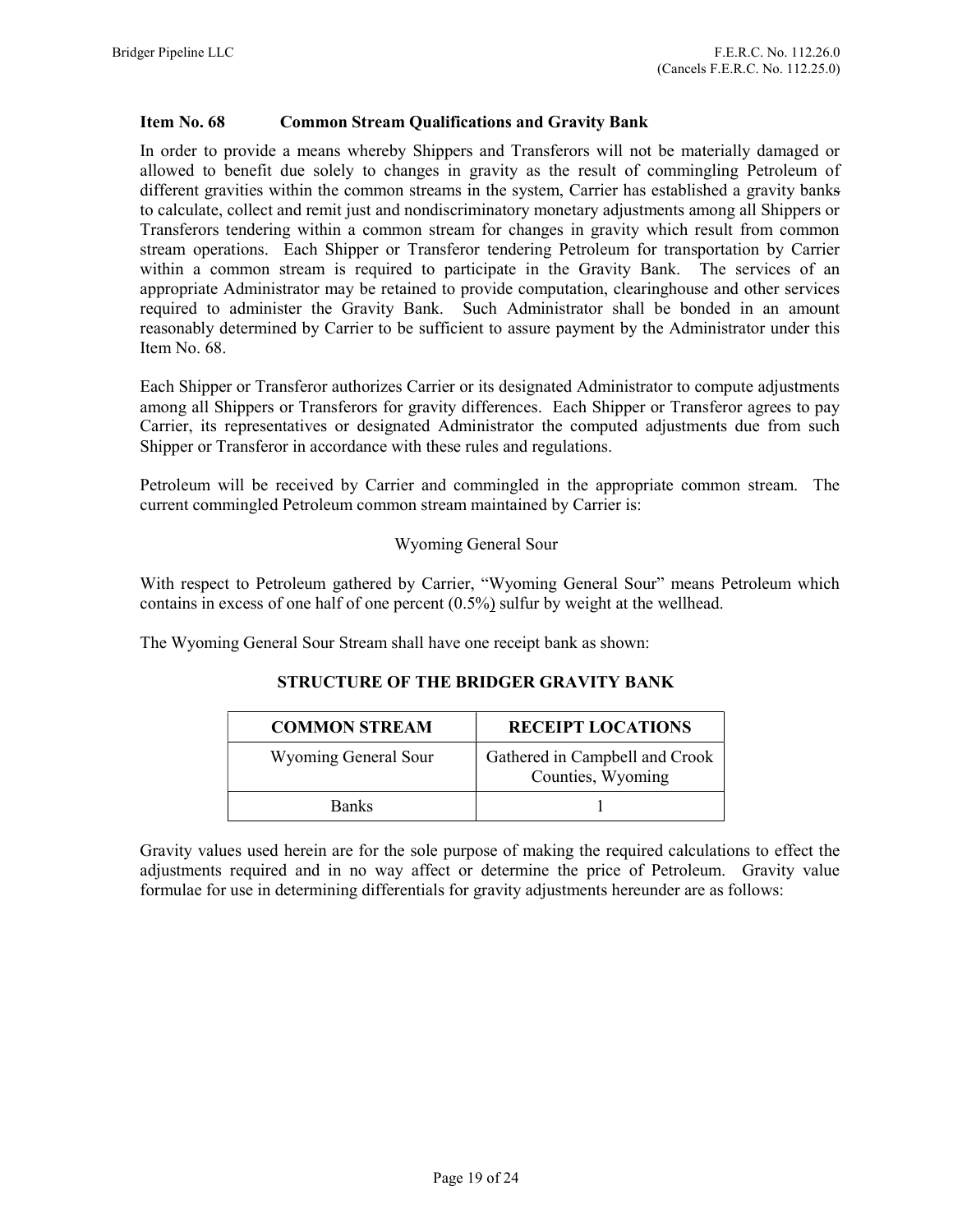| <b>COMMON STREAM</b> | <b>GRAVITY RANGE, °API</b> | <b>GRAVITY VALUE,</b><br><b>\$/BARREL</b> |
|----------------------|----------------------------|-------------------------------------------|
| Wyoming General Sour | $15.0 - 33.9$              | $4.000 + (°API - 15.0)$<br>(0.20)         |
|                      | $34.0 - 35.9$              | $7.800 + (°API - 34.0)(.04)$              |
|                      | $36.0 - 39.9$              | $7.888 + (°API - 36.0)(.02)$              |
|                      | $40.0 - 44.9$              | 7.960                                     |
|                      | $45.0 +$                   | $7.960 - (°API - 50.0)$<br>(0.15)         |

# GRAVITY VALUE FORMULAE

The format used is independent of the price of the Petroleum.

All Petroleum gravities are to be recorded to the nearest one-tenth degree (.1°) API for use in the formulae.

## GRAVITY VALUE FORMULAE – EXAMPLES

Wyoming General Sour Batch 'A' Gravity is 17.5° which is between 15.0° and 33.9° API. Gravity Value is:  $4.000 + (17.5 - 15.0) (0.20) = $4.50$ Batch 'B' Gravity is 46.0°, which is over 45.0° API. Gravity Value is:  $7.96 - (46.0 - 45.0) (0.15) = $7.81$ The difference in Gravity Value between Batch 'A' and Batch 'B' is:  $$7.81 - $4.50 = $3.31$ 

GRAVITY VALUE DIFFERENCE = \$3.31

Adjustments among Shippers or Transferors of Petroleum for differences in gravity will be made for Petroleum received into the commingled common stream operations of Carrier's system. Gravity Bank calculations must be made on each shipment at each receipt point, without averaging by Shipper. Adjustment will be made for each commingled common stream as set forth in this Item No. 68, with such adjustments being effected by a process of debits and credits and interchange of funds among the Shippers or Transferors involved in Carrier's gravity banks.

Adjustments will be made for each Shipper's or Transferor's volumes transported in a commingled common stream in the following manner:

The weighted average gravity value of a gravity bank will be determined for all Petroleum being received into each commingled common stream. This value will be determined by dividing the total number of Barrels received in each commingled common stream into the sum total of the products obtained by multiplying each receipt volume in such stream by its appropriate gravity value. Each Shipper's or Transferor's gravity value will be determined by multiplying the quantity of Barrels received in the applicable bank of the commingled common stream by the gravity value per Barrel obtained from the appropriate Petroleum gravity value formula.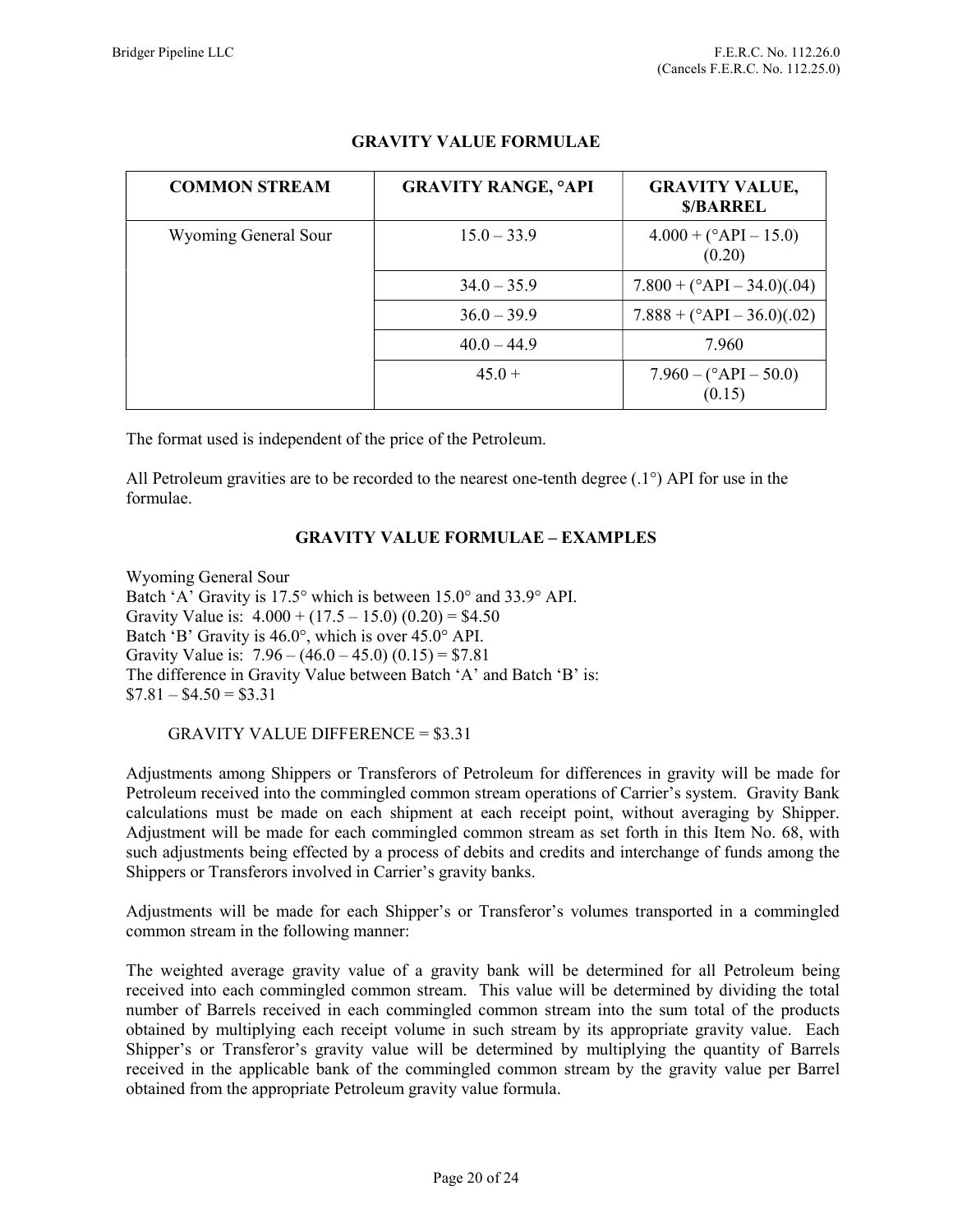## A. Receipts by Carrier

- I. The weighted average gravity value per Barrel of each Shipper's or Transferor's total Barrels received by Carrier for movement in a commingled common stream will be computed as previously described.
- II. The weighted average gravity value per Barrel of all Shippers' or Transferors' Barrels delivered to Carrier for movement in a commingled common stream will also be computed in a similar manner.
- (a) If the weighted average gravity value per Barrel of a Shipper or Transferor as determined under I is greater than that determined under II, Shipper or Transferor will be credited an amount which shall be calculated by multiplying the differences in gravity value per Barrel by the total Barrels delivered to Carrier by such Shipper or Transferor for movement in the applicable bank of the commingled common stream.
- (b) If the weighted average gravity value per Barrel of a Shipper or a Transferor as determined in I is less than that deleted under II, Shipper or Transferor will be debited an amount as calculated in (a) above.

| <b>SHIPPER</b> | <b>VOLUME</b><br><b>BBLS</b> | <b>MEASURED</b><br><b>GRAVITY</b><br>$* API$ | *GRAVITY<br><b>VALUE</b><br>\$/BBL         | <b>VOLUME x</b><br><b>VALUE</b><br>\$      |
|----------------|------------------------------|----------------------------------------------|--------------------------------------------|--------------------------------------------|
| $\mathbf{A}$   | 10<br>20<br>10<br>40         | 36.0<br>21.0<br>23.0                         | 7.880<br>5.200<br>5.600<br>5.97            | 78.80<br>104.00<br>56.00<br>238.80         |
| B              | 20<br>20<br>40               | 22.0<br>21.0                                 | 5.400<br>5.200<br>5.300                    | 108.00<br>104.00<br>212.00                 |
| $\mathbf C$    | 5<br>5<br>5<br>5<br>20       | 34.0<br>46.0<br>20.0<br>25.0                 | 7.800<br>7.810<br>5.000<br>6.000<br>6.6525 | 39.00<br>39.05<br>25.00<br>30.00<br>133.05 |
| <b>TOTAL</b>   | 100                          |                                              | 5.8385                                     | 583.85                                     |

### TYPICAL RECEIPT BANK WYOMING GENERAL SOUR COMMON STREAM

Average Value of Receipts: \$5.8385

Shipper A's average gravity value is \$5.970 which is higher than the \$5.8385 average. Therefore, A receives  $+$ \$5.26. (40 x (5.97 – 5.8385).

Shipper B's average gravity value is \$5.300 which is less than the \$5.8385 average. Therefore, B pays  $+$ \$21.54. (40 x (5.300 – 5.8385).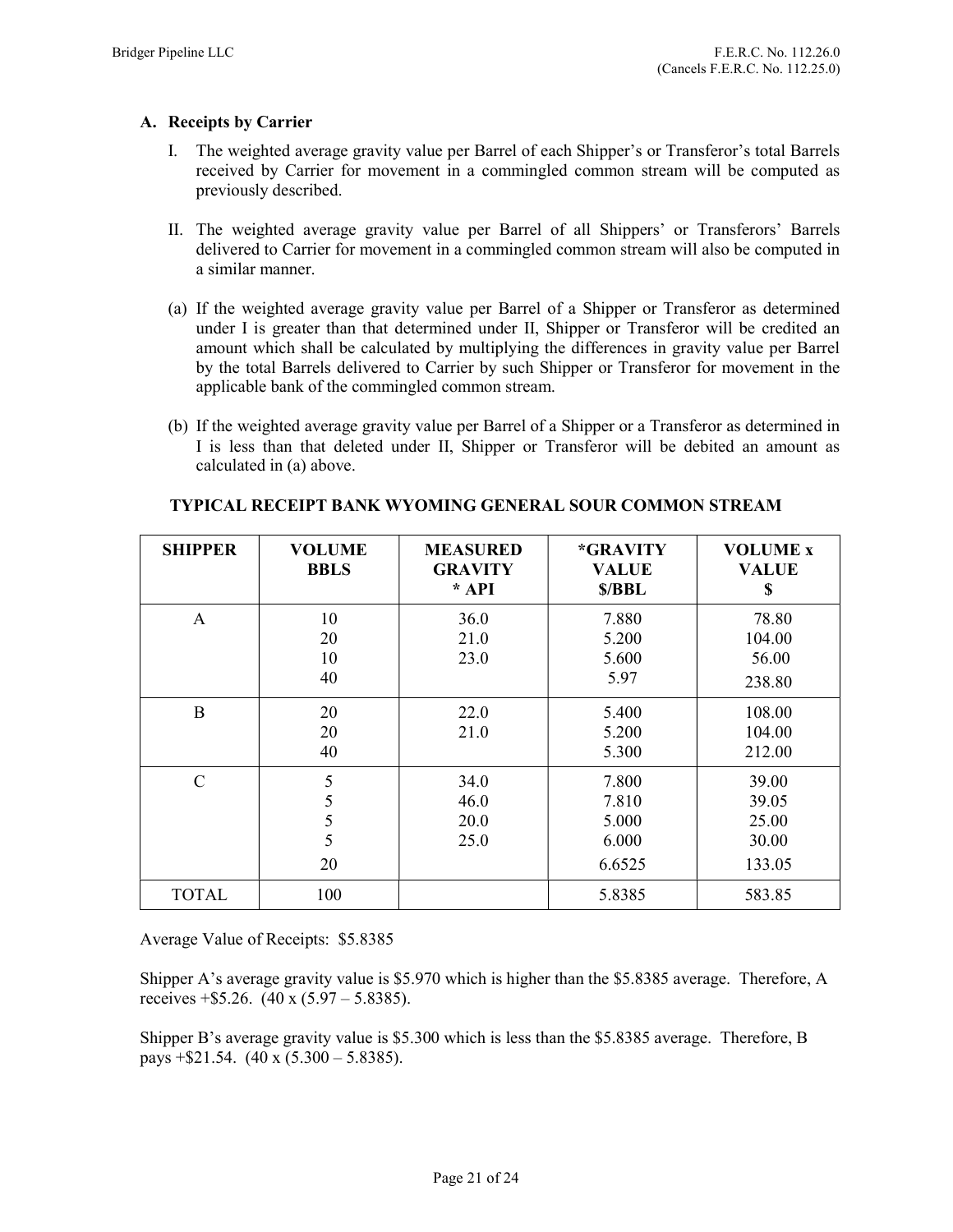Shipper C's average gravity value is \$ 6.6525 which is higher than the \$5.8385 average. Therefore, C receives  $+$ \$16.28. (20 x (6.6525 – 5.8385).

The sum of payments equals the sum of the receipts. \$0.00.

\* As calculated using the Gravity Value Formulae.

The calculation of each Shipper's or Transferor's debits and credits will be made and a statement provided for each calendar month. This statement will show the total shipments in the bank and each Shipper will receive a tabulation of their shipments in the bank. Total shipments will be shown without identification as to Shippers, but field number, lease number, volume, average gravity and origin by injection point will be given.

The credit and debit balances will be adjusted between all Shippers and Transferors by collecting funds from those Shippers or Transferors having debit balances and by thereafter remitting funds so collected to the Shippers or Transferors having credit balances. Carrier or its Administrator may, at its option, require a Shipper or Transferor to pay all estimated obligations in advance or to provide an irrevocable letter of credit satisfactory to Carrier or Administrator for such obligations. Gravity Bank payments are due on the date specified on the invoice. Carrier or Administrator will pay out only the funds collected.

Gravity Bank payments shall not be an offset or other claim by any Shipper or Transferor against sums due Carrier or Administrator for transportation costs or other fees and charges collected under Carrier's tariffs.

All Gravity Bank payments due from Shippers or Transferors shall be made in accordance with statement terms and these rules and regulations. Carrier or Administrator is entitled to a lien for all unpaid charges and payments due thereunder. Such lien attaches to any Petroleum retained by Carrier or Administrator for Shipper's or Transferor's account.

If any such charges or payments are not settled within thirty (30) calendar days after the payment due date, the Carrier or Administrator shall have the right, either directly or through an agent, to sell any of the Shipper's or Transferor's Petroleum within the custody of the Carrier. From the proceeds of this sale, Carrier or Administrator will deduct all Gravity Bank payments, other lawful charges and interest due to Carrier or its designated Administrator, including expenses incident to said sale, and the balance of the remaining proceeds, if any, shall be held by Carrier or Administrator for whomsoever may be lawfully entitled thereto. If proceeds from such sale are not sufficient, Shipper or Transferor will remain liable for any deficiency including the above interest charges.

In the event any payment is made to a Shipper or Transferor hereunder as determined by Carrier or Administrator and it is subsequently determined by any Federal or State court, administrative agency or other governmental entity having jurisdiction that no other Shipper or Transferor was liable for the adjustment for which the payment was made, the Shipper or Transferor receiving such payment shall upon receipt of an accounting from Carrier or its designated Administrator return the payment to Carrier or its designated Administrator. Carrier or its designated Administrator shall promptly utilize such returned payment to reimburse all Shippers or Transferors who made payments based on such adjustment.

Carrier or its designated Administrator shall acquire all information and data necessary to make the computations under this Item No. 68. through direct measurements at the receipt facilities of Carrier. In the event such measurements become subject to dispute, Carrier reserves the right to acquire such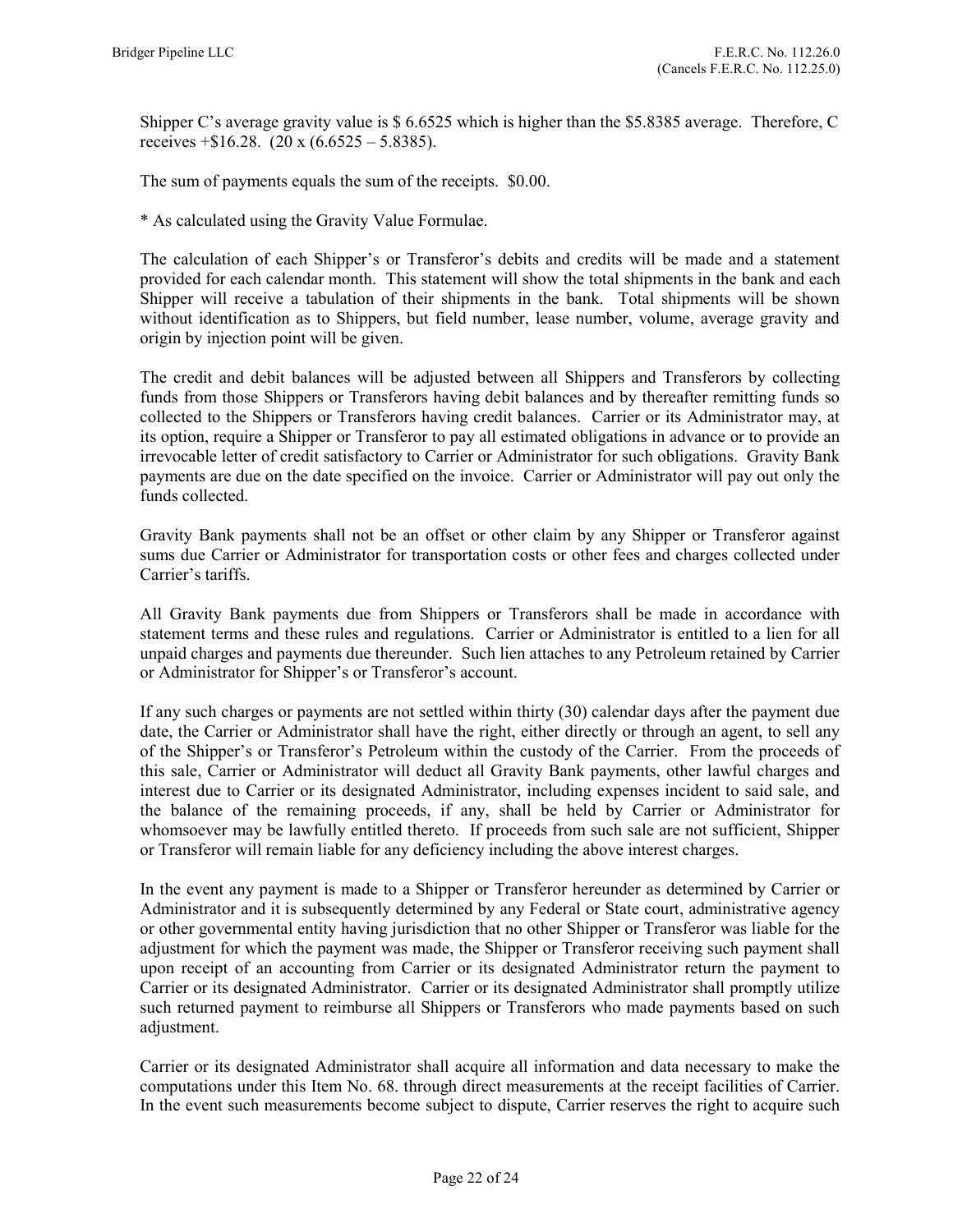additional information and data from connecting carriers as Carrier, in its sole discretion, shall determine to be beneficial in the resolution of such disputes. Shippers or Transferors consent to the disclosure by Carrier or its agent of all information and data necessary to make the computations under this Item No. 68 to the designated Administrator.

The payor of the transportation charges for a common stream shipment shall also pay Carrier or its Administrator [U] one-tenth (1/10) of a cent for each Barrel received into a common stream.

## Item No. 70 Application

Pending the issue of new rates from any origin point or to any new destination point that may be established , the following rule will govern from any such origin or to any such destination not named in this tariff or an individual tariff ; the rate published from the next more distant origin point named herein or in an individual tariff will govern transportation from the new origin or to the new destination, as applicable.

## Item No. 72 Financial Assurances

(a) All prospective shippers shall, twenty-five (25) days prior to making their first nomination, provide information to Carrier that will allow Carrier to determine the prospective shipper's capacity to perform any financial obligations that could arise from the transportation of that prospective shipper's Petroleum under the terms of this tariff, including the payment of transportation charges, equalization obligations, the value of any loss allowance, and any negative balance positions. At any time, upon the request of Carrier, Shipper shall, within ten (10) days of such request, provide information to Carrier that will allow Carrier to determine Shipper's capacity to perform any financial obligations that could arise from the transportation of that Shipper's Petroleum under the terms of this tariff, including the payment of transportation charges, equalization obligations, the value of any loss allowance, and any negative Shipper balance positions. Carrier shall not be obligated to accept Petroleum for transportation from any Shipper or prospective shipper if such Shipper or prospective shipper fails to provide the requested information to Carrier within the time periods set forth herein, or if Carrier's review of the requested information reveals that such Shipper or prospective shipper does not have the capacity to perform any financial obligations that could arise from the transportation of its Petroleum under the terms of this tariff, including the payment of transportation charges, equalization obligations, the reasonably determined value of any loss allowance, and any negative balance positions.

(b) Subject to the provisions of Item No. 72(c), Carrier upon notice to Shipper or prospective shipper, may require one or more of the following Financial Assurances for the payment of all charges and costs as provided for in this tariff, or otherwise lawfully due to Carrier to be provided at the expense of such Shipper or prospective shipper:

(i) payment security by wire transfer in an amount equal to two and one-half months of transportation charges based on Shipper's or prospective shipper's likely actual shipments for the production month for each applicable line segment. For purposes of this Item, a prospective shipper's likely actual shipments will be based on the anticipated shipments listed in such prospective shipper's shipper application; or

(ii) a letter of credit in favor of Carrier in an amount sufficient to ensure payment of all costs and charges that could reasonably accrue due to Carrier in a form and from an institution acceptable to Carrier;

(c) In the event that Carrier reasonably determines that: